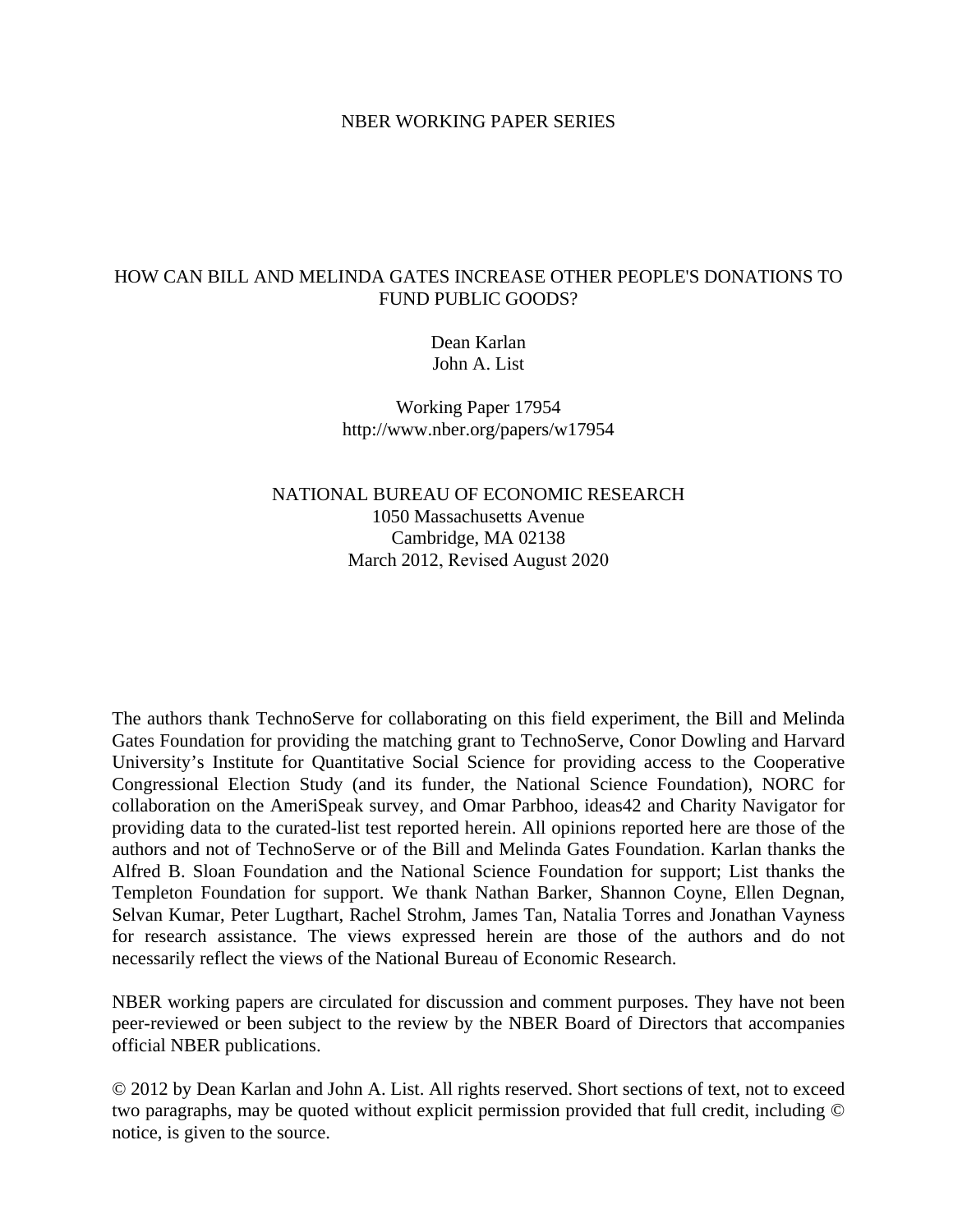How Can Bill and Melinda Gates Increase Other People's Donations to Fund Public Goods? Dean Karlan and John A. List NBER Working Paper No. 17954 March 2012, Revised August 2020 JEL No. C93,D64,H4

### **ABSTRACT**

We conducted a fundraising experiment with an international development nonprofit organization in which a matching grant offered by the Bill and Melinda Gates Foundation raised more funds than one from an anonymous donor. The effect is strongest for solicitees who previously gave to other BMGF-supported, poverty charities. With supporting evidence from two other fundraising experiments as well as a survey experiment, we argue this is consistent with a quality signal mechanism. Alternative mechanisms are discussed, and not ruled out. The results help inform theories about charitable giving decision-making, and provide guidance to organizations and large donors on how to overcome information asymmetries hindering fundraising.

Dean Karlan Kellogg Global Hub Northwestern University 2211 Campus Drive Evanston, IL 60208 and CEPR and also NBER dean.karlan@gmail.com

John A. List Department of Economics University of Chicago 1126 East 59th Chicago, IL 60637 and NBER jlist@uchicago.edu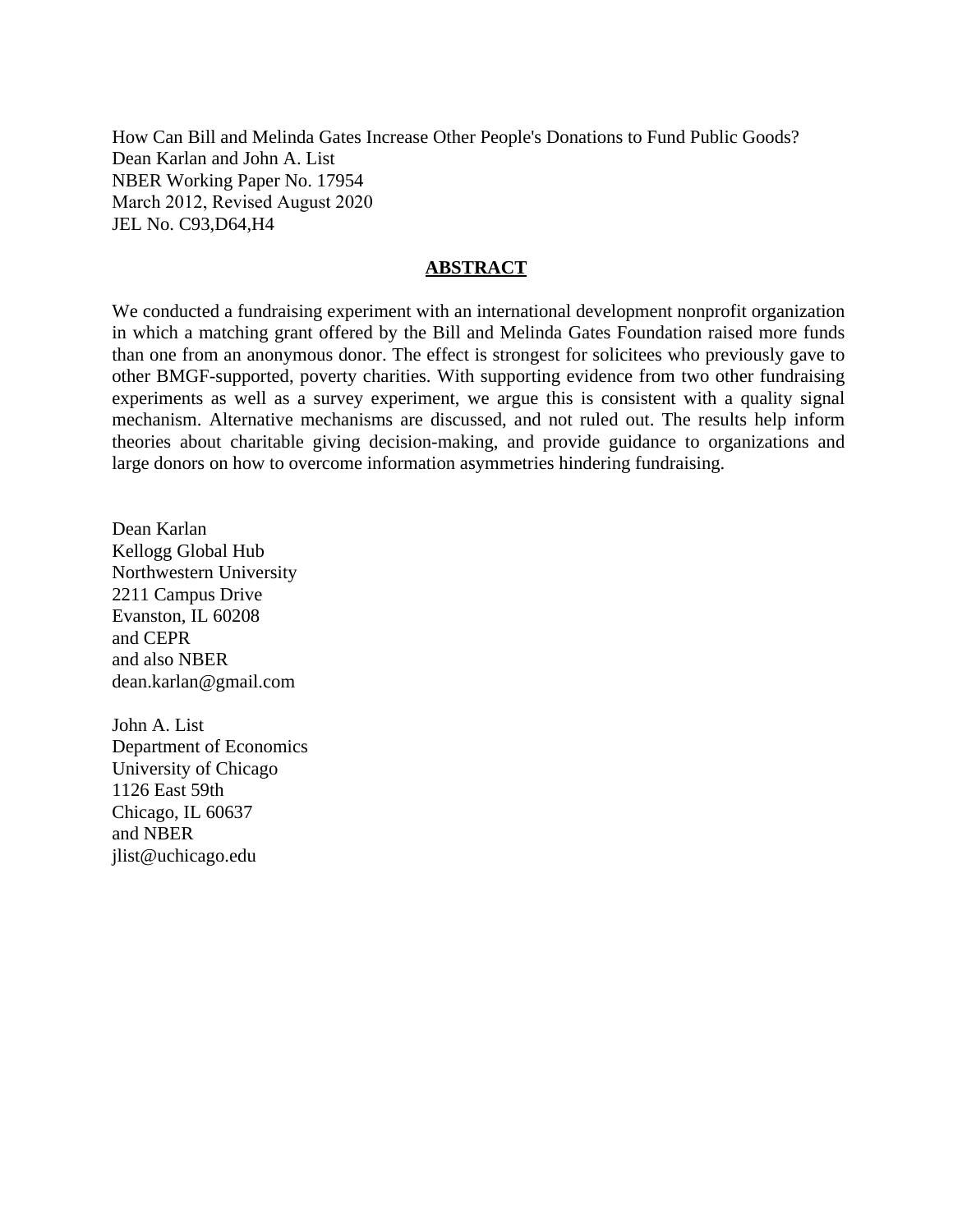### **I. Introduction**

For the nonprofit sector, imperfect information on the effectiveness of nonprofit organizations can lead both to underprovision of public goods as well as a misallocation of resources. On the extensive margin, skeptical altruists may be unwilling to contribute to public goods because they lack sufficient information on the effectiveness of nonprofits. On the intensive margin, lessskeptical individuals may be donating but not as effectively as they could be. Large donors, especially those willing to pay search costs to determine which charities are effective, may be key to solving this market failure (Vesterlund 2003). Matching grants by large donors potentially change the price of the public good, and in fact are often modelled as such in economics. But instead (or as well as) they may function as a quality signal by a large lead donor.

We examine this notion in partnership with TechnoServe, a poverty-focused nonprofit organization, by comparing a matching grant identified as from the Bill and Melinda Gates Foundation ("BMGF") to a matching grant from an anonymous donor. The BMGF treatment led to more people giving and more funds raised before the end of the matching grant period. The increased giving persisted after the matching grant period as well. As such, there may be a role for large high-profile donors, who may be better equipped to assess the quality of private organizations, to attenuate this market failure by announcing their gifts publicly. Naturally, public giving also may be motivated by vanity or to generate social mimicry (see, e.g., Karlan and McConnell (2014)). We discuss such alternative interpretations in the conclusion.

The early seminal economic models of philanthropy did not consider lead donors and sequential charitable gifts (Andreoni 1990; 1989), but instead developed a theory of giving that focused on the private consumption utility of giving—the "warm glow"—alongside other motives such as altruism. However, an increasing amount of evidence from the field suggests an important role for leadership giving (i.e., large publicly-announced gifts) in encouraging others to give. For example, List and Lucking-Reiley (2002) reports that announcing higher levels of seed money increases giving, but that the offer of a rebate contingent on achievement of a fundraising goal has no discernible impact on giving; Huck and Rasul (2011) finds that seed money outperforms matching for raising funds from non-lead donors; and Gneezy et al. (2014) finds that seed money generates about the same increase in giving as a matching grant for an education nonprofit. Similarly, Karlan and List (2007) finds that announcing a matching grant increases giving for a liberal, politicallyoriented charity, but that this increase is unaffected by changes in the matching ratio (i.e., the price). The underlying mechanism at work in such studies remains ill-understood, however.<sup>[1](#page-2-0)</sup>

The theoretical literature also has yet to coalesce around the underlying motivation for why leadership gifts work. If donors have perfect information, a simple public goods model has a clear prediction: a lead gift may crowd-out other giving unless it changes the price for smaller donors. In an organizational behavior context, Hermalin (1998) explores the role of leadership within a firm, and shows that with symmetric information about the marginal product of effort, there is a stable equilibrium where everyone in the organization free rides to a certain extent. However, if there is asymmetric information, then the leader can convince the followers to exert full effort by

<span id="page-2-0"></span><sup>&</sup>lt;sup>1</sup> Other work suggests that upfront money may not be generally perceived as a signal of charity quality. For example, Meier (2007) finds that in a fundraising campaign for two social funds at a university, students respond positively to a matching grant in the short run, but reduce their post-matching period contribution, leading to no higher aggregate giving (which is what would be expected if it were a signal of quality).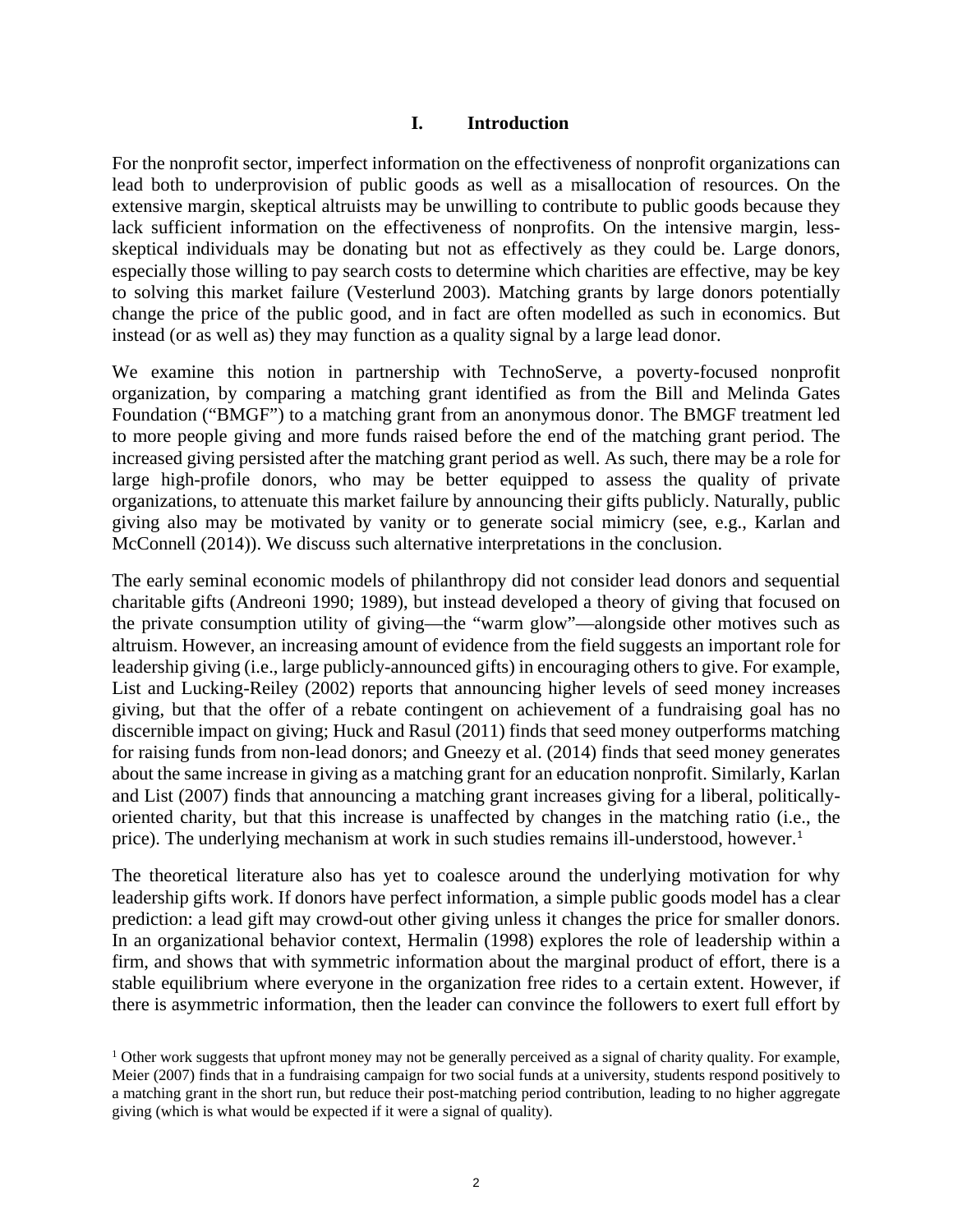exerting full effort herself—leading by example—which serves as a signal to workers that effort has a high marginal product. Applied to public goods, Hermalin's findings suggest a role for leadership giving, independent of warm-glow utility, based on the asymmetry of information about the returns to different charitable organizations.

More closely linked to our work, Vesterlund (2003), which builds on Andreoni (1998), develops a novel theory that seeks to explain sequential fundraising. Similarly to Hermalin, Vesterlund assumes that donors possess imperfect information about charity quality, and thus learning by small donors about giving patterns of large, informed donors may crowd-in other giving via its information value rather than crowd-out giving via a free-riding effect (laboratory results also support this finding, as shown in Kumru and Vesterlund (2010)). Andreoni (2006) adds richly to the model by including two important variations: the public good can take on more than two quality levels, and the leader can be treated as endogenous rather than exogenous. The first variation admits an extra dilemma, since only extraordinarily large gifts by the leader can signal that the charity is of high quality. The second variation creates an informational public good, leading to an equilibrium in which only the richest single person is the leader. Andreoni's extensions cogently explain how charities can serve as important 'middle-men' in transforming donor preferences into immediate actions. Matches (if they signal quality) could lower the information acquisition cost for donors, and thus shift charitable giving towards more effective charities (e.g., see Krasteva and Yildirim 2013). In a model endogenizing production of quality information, Krasteva and Yildirim (2016) also shows that lowering the cost of information for donors should raise the equilibrium number of quality nonprofits, although at an extreme, with too many donors only seeking the best charities, more quality information could have a deleterious effect on competition in the nonprofit sector.

Encouraging donations using matching by a large lead donor is merely one method of addressing the information asymmetry problem in charitable giving. It also is important to ask whether donors respond to information on quality presented more directly, and whether donors express a demand for more such information. The evidence on both questions is mixed in three related papers reporting on a series of laboratory experiments. First, Brown, Meer and Williams (2017) randomizes showing third party evaluations of highly-rated charities and finds evidence that such information affects the choice of charity, but not the choice to give at all nor the choice for how much to give. Second, Berman et al. (2018) finds stronger shifts in donations from information about the cause of a charity than from information about its effectiveness. Third, Metzger and Günther (2019) finds fairly low demand for information about quality relative to demand for information about administrative expenses. However, providing information on quality to people who want it does shift their donations towards the organizations that are reported as more effective. It is difficult to disentangle low demand for information in general from low demand for a particular type of information. Donors vary in their opinions and understanding of what constitutes good evidence of effectiveness. Indeed, the typical donor erroneously believes that administrative expense ratios are good proxies for cost effectiveness, although evidence suggests that expense ratios are only informative in the extreme cases where they may be signs of fraud or gross dysfunction (see Steinberg and Morris 2010; Karlan 2011).

Outside of the laboratory, Yörük (2016), using a regression discontinuity approach, finds that Charity Navigator "stars" (ratings from 1 to 4 that are based on financial health, accountability and transparency, but not on estimates of impact) lead to higher donation levels for small charities but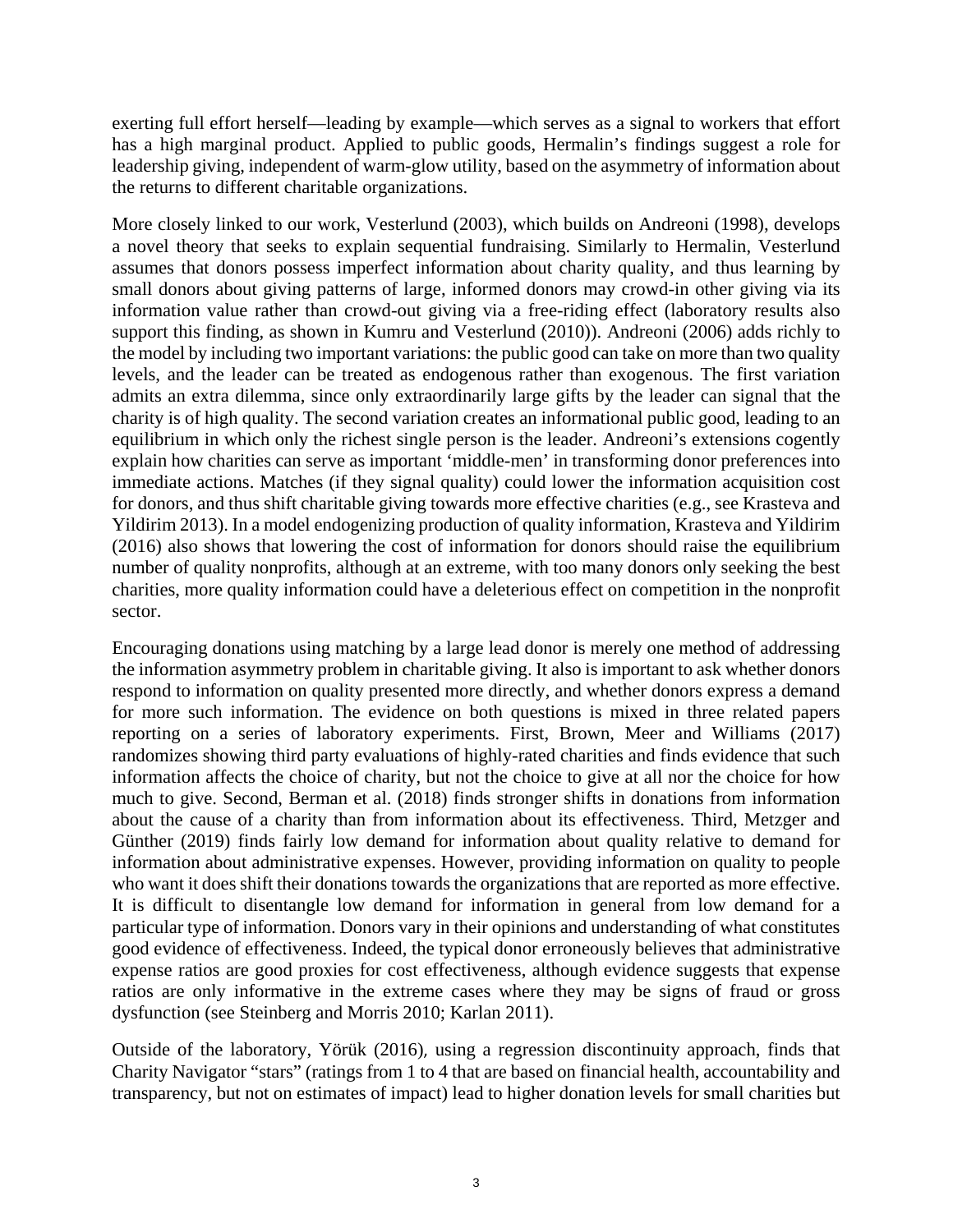not for large charities. Finally, in a test of one nonprofit's fundraising appeal to its prior donors, Karlan and Wood (2016) finds that adding a few paragraphs about a scientifically-conducted impact evaluation<sup>[2](#page-4-0)</sup> of the charity has no impact on likelihood of giving or amount given on average, but identifies important heterogeneities: larger prior donors gave more and small prior donors gave less, relative to the control group.

To move the literature in a new direction, we teamed with TechnoServe, a medium-sized (\$81m 2014 revenue) charity focused on international development and poverty reduction, to conduct two natural field experiments through their normal direct mail fundraising efforts. In our primary field experiment, we examine the impact of naming the matching donor, the Bill and Melinda Gates Foundation (BMGF), versus not providing the identity of the matching donor, for a \$2:\$1 matching gift. The sample consists entirely of individuals who had *not* previously donated to TechnoServe (i.e., 'cold list donors'). Importantly, we also obtained information about the type of charities the potential donor had previously supported.<sup>[3](#page-4-1)</sup> This non-experimental categorization of potential donors allows us to test for heterogeneous treatment effects in the spirit of our theory. We also track long-term (one year) giving after the experimental window for matched giving concludes, which is important for parsing the mechanism through which the matching grant affects donations.

In the second field experiment, also with TechnoServe, we examine the impact of a matching grant provided by the BMGF (also at a ratio of \$2:\$1) versus a control group that received no match offer. The sample for this experiment consisted entirely of prior donors, or 'warm list donors,' to TechnoServe, and helps to establish that the treatment effect from naming BMGF is indeed positive relative to control, not merely positive relative to anonymous (i.e., that "anonymous" did not produce a negative treatment effect).

This second field experiment does not put forward new knowledge *per se*, although the validation of the conventional finding that matching grants raise money relative to a control is helpful in order to strengthen the interpretation of the first experiment. Due to logistical constraints with the partner and donor, it was not possible to conduct the two tests simultaneously and within the same sample. For research purposes, too, the benefits of doing would not have been obvious, since the increased comparability from adding a no-match treatment arm to the main experiment would have reduced the statistical power of named versus anonymous donor test.

In the first, primary experiment, we find that the quality signal of naming BMGF as the source of matching funds increased the probability of an individual making a donation in the three months following the solicitation by 26% (from  $0.84\%$  to 1.06%, p<0.01) and increased the average revenue per solicitation by 42% (from \$0.31 to \$0.44,  $p<0.01$ ). In the second experiment, the BMGF matching grant (compared to no match) increased the probability of giving in the three months following the solicitation by 83% (from  $0.47\%$  to  $0.86\%$ , p<0.01) and the average revenue per solicitation by 75% (from \$0.16 to \$0.28, p<0.01).

We also find interesting heterogeneous effects of the quality signal in the primary experiment: the impact on respondents who were past donors to BMGF-supported, poverty charities is roughly five times larger than the impact on donors to other types of charities. We posit that individuals

<span id="page-4-0"></span><sup>&</sup>lt;sup>2</sup> The charity, Freedom from Hunger, had previously conducted a randomized trial to measure the impact of its business education program for clients of microcredit organizations (Karlan and Valdivia 2010).

<span id="page-4-1"></span><sup>&</sup>lt;sup>3</sup> This is attainable because, as is typical in direct marketing, TechnoServe rents mailing lists from other charities for direct marketing to acquire new donors.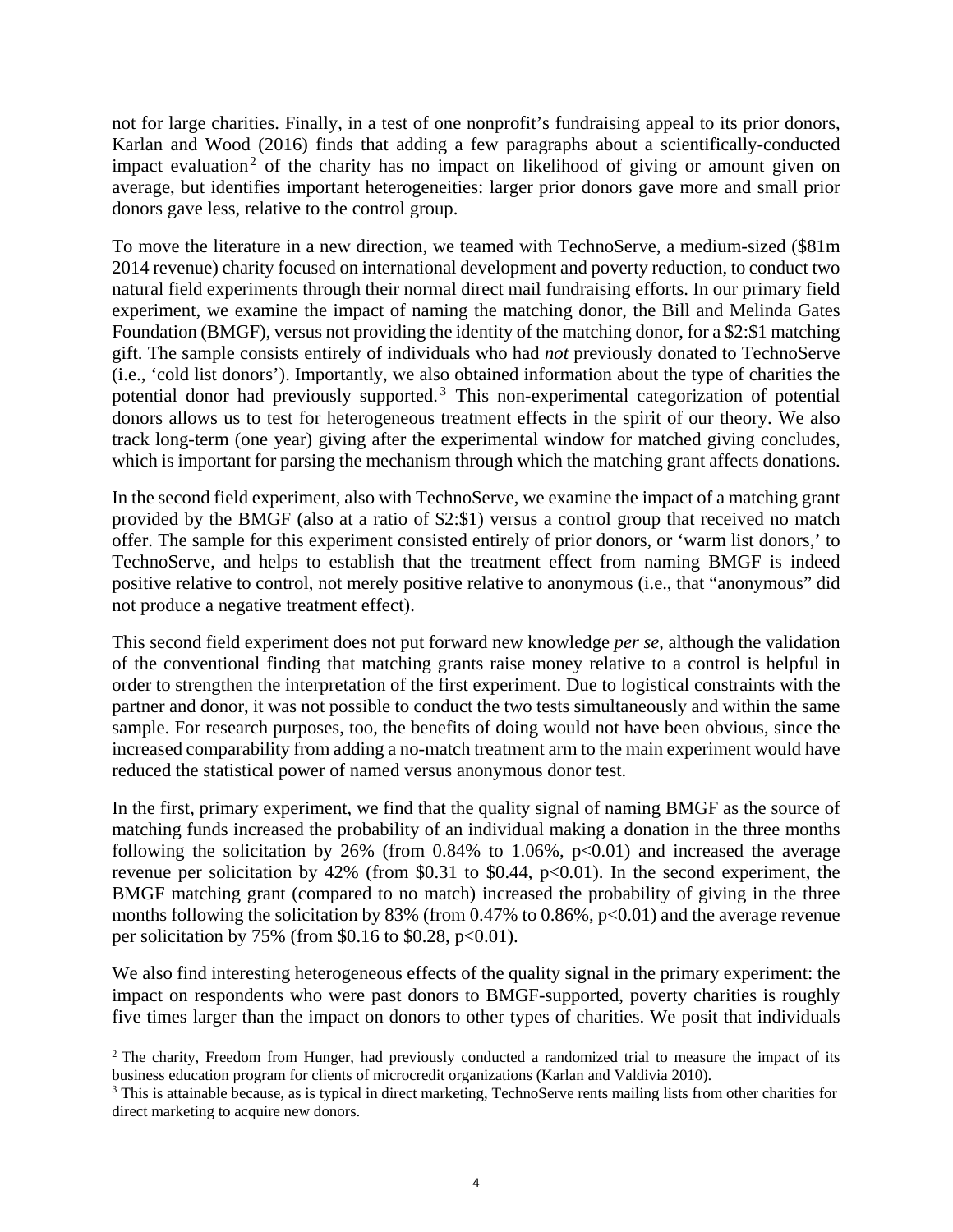who have previously given to worldwide poverty issues are more likely to identify the BMGF as a large foundation dedicated to poverty alleviation (as opposed to identifying BMGF as a Microsoft corporate foundation, or lacking familiarity with it entirely). We present evidence supporting this correlation from survey questions that we added to the Americans in the Cooperative Congressional Election Survey (CCES) survey in 2012. Individuals more aware of BMGF's activities may be more likely to perceive the matching donation as a quality signal, since BMGF is capable of incurring significant costs to identify worthy causes. Thus, our preferred interpretation is that the matching donation from the BMGF has a larger average impact on the response rate and amount given because the information signaled by the BMGF gift allows donors to overcome the market failure associated with asymmetric information, and to act on their altruism. Importantly, in both field experiments we also observe donations to TechnoServe after our experimental match period (i.e., more than three months after the solicitation). [4](#page-5-0) We discuss the implications of both the short run and long-run responses in the discussion along with alternative theories that could explain these patterns.

We recognize however that responsiveness to the BMGF name may be a by-product of mere attention, or of celebrity-fascination and mimicry. To test more directly the quality signal theory, we conducted a survey experiment under the AmeriSpeak Panel by NORC (a nationally representative survey). We briefly described TechnoServe, and then randomized whether to inform respondents that BMGF supported TechnoServe, an anonymous donor supported TechnoServe, or neither. We then asked their perception, based on this information, of the quality of TechnoServe. Key here is that our dependent variable is directly their stated belief on quality, rather than their decision to donate. We find that informing donors about BMGF being a large donor to TechnoServe increased the likelihood that survey respondents rated TechnoServe as high quality from 27% to 35% (se=3%), although this result is no longer statistically significant when using the continuous (scaled 1-5) measure of quality rather than binary.

We also provide more evidence from a third field experiment, conducted in December 2017 by Charity Navigator, a large charity rating website, and ideas42. Website viewers to Charity Navigator were randomized to see either a link to a list of BMGF-chosen organizations to fight child malnutrition or a link to a list of the same organizations fighting child malnutrition but without explanation for how they were chosen. The list labeled as BMGF-chosen raised twice as much money, but did not lead to more people donating.

Our results have important implications for the design of fundraising campaigns, and add to a growing body of empirical literature analyzing the psychology and economics of charitable giving. In addition, the results open up the possibility that large donors can mitigate inefficiently low levels of funding to public goods not only through their direct contributions but also by allowing others to learn about their "lead" contribution. This insight could also be applied to resolving other market failures, such as sub-optimal consumption of green goods or production of new technologies, by encouraging governments or other large donors to send quality signals through leadership giving.

<span id="page-5-0"></span><sup>&</sup>lt;sup>4</sup> Although some post-matching period responses could plausibly be simply late returns of gifts intended for the match, we have data for 85 months after the matching period, and the post-immediate-response period giving is not heavier immediately after the initial three month matching period.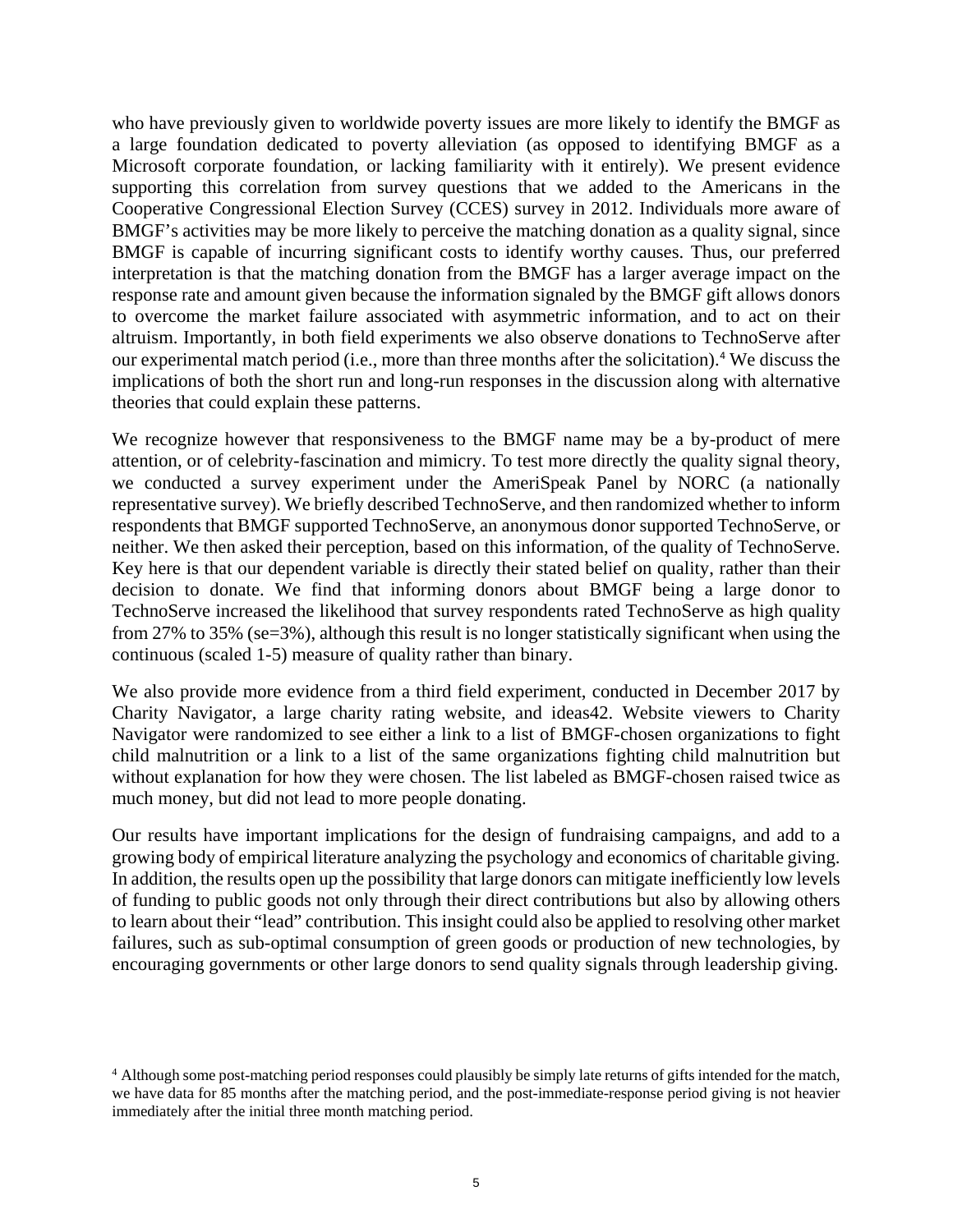# **II. Experimental Motivations, Design and Results**

# Experiment #1: Named Matching Grant vs. Unnamed Matching Grant, Sample of Cold-List Donors

Lesser-known charities often experience difficulty in raising funds. This is commonly attributed to a lack of public awareness about the nature and quality of the work they perform. If potential donors have preferences over organizational quality, lesser-known organizations may benefit from quality signals to attract more donors. A leadership gift may be such a quality signal if the small donor assumes that lead donors engage in rigorous due diligence before making lead gifts. Naturally, the identity of the lead donor may be critical for the small donor to trust that the due diligence was thorough and accurate.

We designed a fundraising campaign in collaboration with TechnoServe. TechnoServe, a 501(c)3 nonprofit organization, aims to raise the incomes of entrepreneurial men and women in impoverished countries by helping them build their businesses and farms. TechnoServe works in Asia, Africa, Central America, and South America, and relies on individual contributions as well as large grants to finance its mission. BMGF is a major donor to TechnoServe, and provided the necessary matching funds for this set of field experiments.

In the primary experiment with TechnoServe, half of a sample of potential donors were offered a 2:1 matching grant from a named and prestigious donor (the BMGF), and the other half were offered a 2:1 matching grant from an unnamed, anonymous donor. The randomization process and distribution of the letters were carried out by a direct marketing firm hired by TechnoServe.

Our sample consists of a distinct pool of 61,466 prospective donors in the United States who had previously given to charities other than TechnoServe, but had not given to TechnoServe itself (i.e., they are 'cold-list donors' to TechnoServe). Since TechnoServe rented names of donors from other charities, we can identify the source charity (i.e., at least one other charity the donor has given to in the past) for all prospective TechnoServe donors in our sample. We use this information to examine heterogeneity among the potential donors—assessing whether the quality signal provided by BMGF is stronger or weaker if the source charity is a BMGF-supported poverty charity. Solicitation letters were mailed in December 2009 with a statement that the match was available only for a "limited time." The unstated deadline was April 2010. Responses were initially tracked until December 2011, and ultimately until May 2017.

We identify the charities as "BMGF-supported, poverty" if they have received prior support from BMGF (all of which, in our sample, work on poverty issues) according to the publicly available 990s from each of the source charities. The BMGF-supported, poverty charities are Accion (n=7408) and Freedom from Hunger (n=8660). The other charities, coded as zero for this variable, are American Indian College Fund (n=6392), Drug Policy Alliance (n=6653), TAG: Tony and Alicia Gwynn Foundation (n=4349), USA for UNHCR (n=10978), Women for Women (n=5570), multiple sources (unknown which ones, n=11,401), and unknown (n=69). It is important to note that while we could not induce exogenous variation in the subjects' pre-treatment donation set, our main identification assumption is that those who have given to BMGF-supported, poverty charities in the past will be marginally better informed about the quality of a poverty charity and the role of BMGF in this space. Preferences may also vary between these two groups of donors, but baseline comparisons allow us to infer their importance.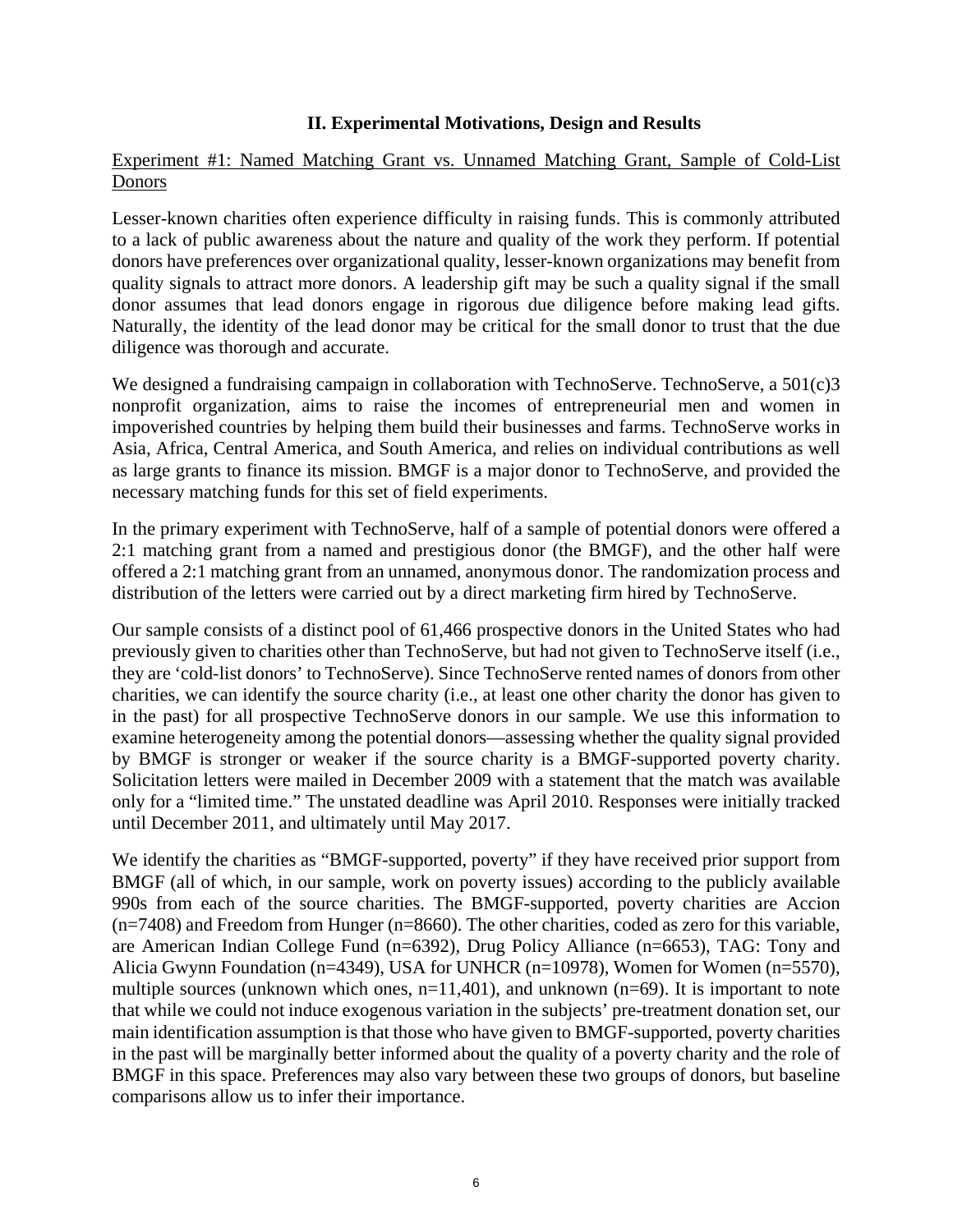Table 1 presents empirical results for experiment 1 (BMGF versus anonymous), including summaries of giving both during and after the match period. Tests for heterogeneity based on the source of the prospective donor's name are also included. Table 2 presents results from the postexperimental survey, to help understand the heterogeneity reported in Table 1. Table 3 presents empirical results for experiment 2 (BMGF matching versus control).

Because we are analyzing data from a randomized experiment, our empirical strategy is straightforward. For both experiments, we use OLS to estimate the following specification:

$$
Y = a_0 + a_1 T_1 + e,
$$

where Y is the dependent variable and  $T_1$  is a dichotomous variable indicating whether the respondent was exposed to the treatment. Using a binary indicator of whether the solicitee gave any amount as the dependent variable estimates how the treatment affected the average probability of an individual giving. Using donation amount as the dependent variable estimates treatment effects on average revenue per solicitation. We also estimate a third specification which deviates from the experimental design (because of the shift on the extensive margin) and examines the average gift amount for those who respond to treatment versus control. Note this result could be a by-product of a treatment effect on amount an individual gives, or a by-product of a selection effect on shifting the extensive margin on likelihood of giving.

Solicitations that named BMGF as the matching donor are much more effective than solicitations that did not name the matching donor. In this case, the named leadership gift increased the average revenue per solicitation in the three months following the solicitation by 42% (from \$0.31 to  $$0.44$ ); p-value of difference  $< 0.01$ ). The naming treatment also increased the probability of an individual giving: the naming gift increased giving rates in the three months following the solicitation by 26% (from  $0.84\%$  to  $1.06\%$ , p-value of difference < 0.01).

Importantly, the treatment effect did not dissipate after the initial three month period: the giving rate in the long-run (Panel B reports month 4 through year 7) also increases from 0.53% to 0.70% (p-value of difference  $= 0.01$ ), and the change in the average size of gifts in the long run, unconditional on giving, from \$1.34 to \$1.97 is also positive but not significant statistically at conventional levels (p-value of difference  $= 0.11$ ). The increase in the long run giving rate is similar in magnitude to the short run increase (from  $0.84\%$  to  $1.07\%$ , p-value of difference  $< 0.01$ ) in giving. Examining year two alone, results are consistent (not in table): likelihood of giving shifts from 0.35% to 0.48% (p=0.02). This may reflect the effect of a durable quality signal, a "foot in the door" effect, or some combination of the two.

We can dig deeper into this result by focusing more closely on the types of donors who responded to the announcement that BMGF provided the matched funding. Columns 4 and 5 in Table 1 report the differential treatment effect based on the source of the prospective donor. We use OLS to estimate the following specification, examining heterogeneity by donor type:

$$
Y = a_0 + a_1 T_1 + a_2 P^* T_1 + a_3 P + e,
$$

where  $T_1$  is a dichotomous variable indicating whether an individual was exposed to the quality signal, and P is a binary variable indicating whether the individual previously gave to one of the "BMGF-supported, poverty" charities.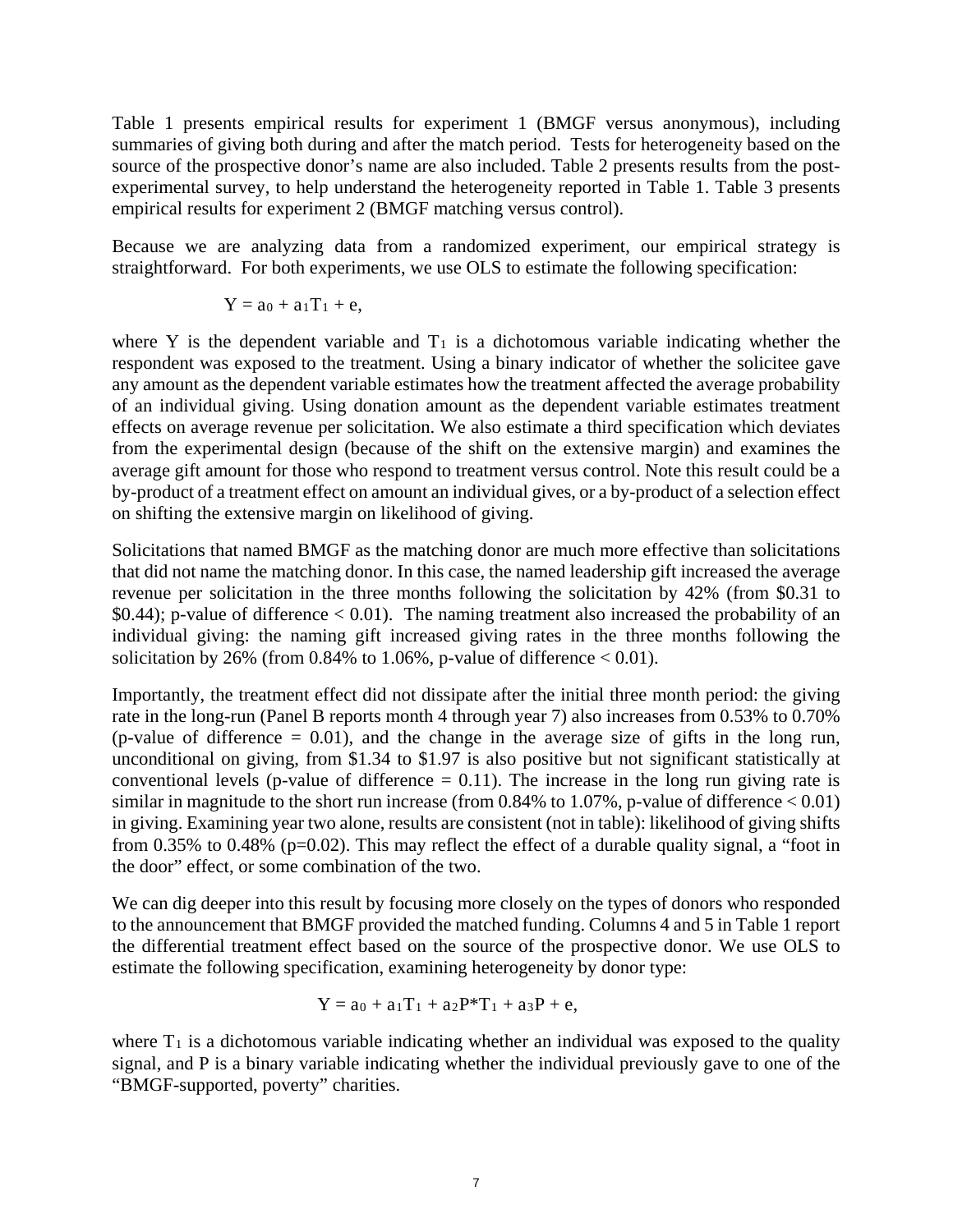For the binary outcome of whether the solicitee donates any amount, previous donors to BMGFsupported & poverty-oriented organizations are 0.41 percentage points (p-value =  $0.03$ ) more responsive to solicitations that name BMGF than are non-poverty donors. This result is consistent with the hypothesis that naming BMGF acts as a quality signal for those donors who understand the size and importance of BMGF in the field of international development. In fact, we find no BMGF-naming effect for donors whose names we received from non-poverty related charities. Although one should be cautious when interpreting these data because previous donation patterns could proxy for other constructs, the empirical results are consistent with the notion that there is a large signaling effect for donors who understand that BMGF is a major funder in this area.

To examine whether having given to a poverty charity is, in fact, an indication of familiarity with BMGF, we added questions to the 2012 Cooperative Congressional Election Study (CCES)<sup>[5](#page-8-0)</sup>, a nationally representative survey of U.S. adults. In our 10-question CCES module (see Appendix 1), 1000 respondents were asked about their charitable donations (including whether to charities they identify as poverty related) in the past year and their familiarity with, and impression of, the BMGF. Specifically, we examine two key questions:

- 1. "Next, we want to know how familiar you are with the activities of the Bill and Melinda Gates Foundation. On a scale of 1 to 3, how familiar are you with what they support? (a) I am not familiar with what they do. (b) I can name the causes they support, but not any organizations. (c) I can name both causes and organizations they support."
- 2. "Next, we want to know what your impression is of the Bill and Melinda Gates Foundation. (a) Very unfavorable (b) Unfavorable (c) Average (d) Favorable (e) Very favorable (f) Unknown / I have no impression."

For the first question, since only 2.5% respondents choose (c), we combined (b) and (c), creating a binary variable equal to one for Familiar with Type of Causes BMGF Supports. For the second question only 7% choose unfavorable impressions, and our interest is in familiarity with BMGF more so than their opinion of them. Thus we convert question two into a binary variable equal to one if the respondent has any impression, either positive or negative, of BMGF.

Table 2 presents these CCES results split by donor type. Overall, these results support our conjecture that those who give to poverty charities are also more familiar with the BMGF. Column 3 shows that donors to a BMGF-supported, poverty charity were 15 percentage points more likely than non-donors to be familiar with the causes (p-value of difference<0.01) that BMGF supports, and 12 percentage points more likely to have an opinion on the BMGF's activities  $(p<0.01)$ .

Column 7 provides a robustness test by comparing the difference-in-difference between poverty charities and religious charities: is the difference in familiarity between those who support poverty charities and those who do not support poverty charities (column 1-3) greater than the difference in familiarity between supporters and non-supporters of religious charities (columns 4-6)? We find that for our "familiarity with causes that BMGF supports" outcome, the difference-in-difference is statistically significant ( $p<0.01$ ) but for our "having any impression of BMGF" outcome, we cannot reject the null ( $p=0.23$ ). We believe that, in net, this supports the argument that those who

<span id="page-8-0"></span><sup>&</sup>lt;sup>5</sup> The CCES, administered by YouGov Polimetrix, uses a matched random sample technique. The survey is stratified on voter registration status, state size, and competitiveness of congressional districts. Registered voters are oversampled.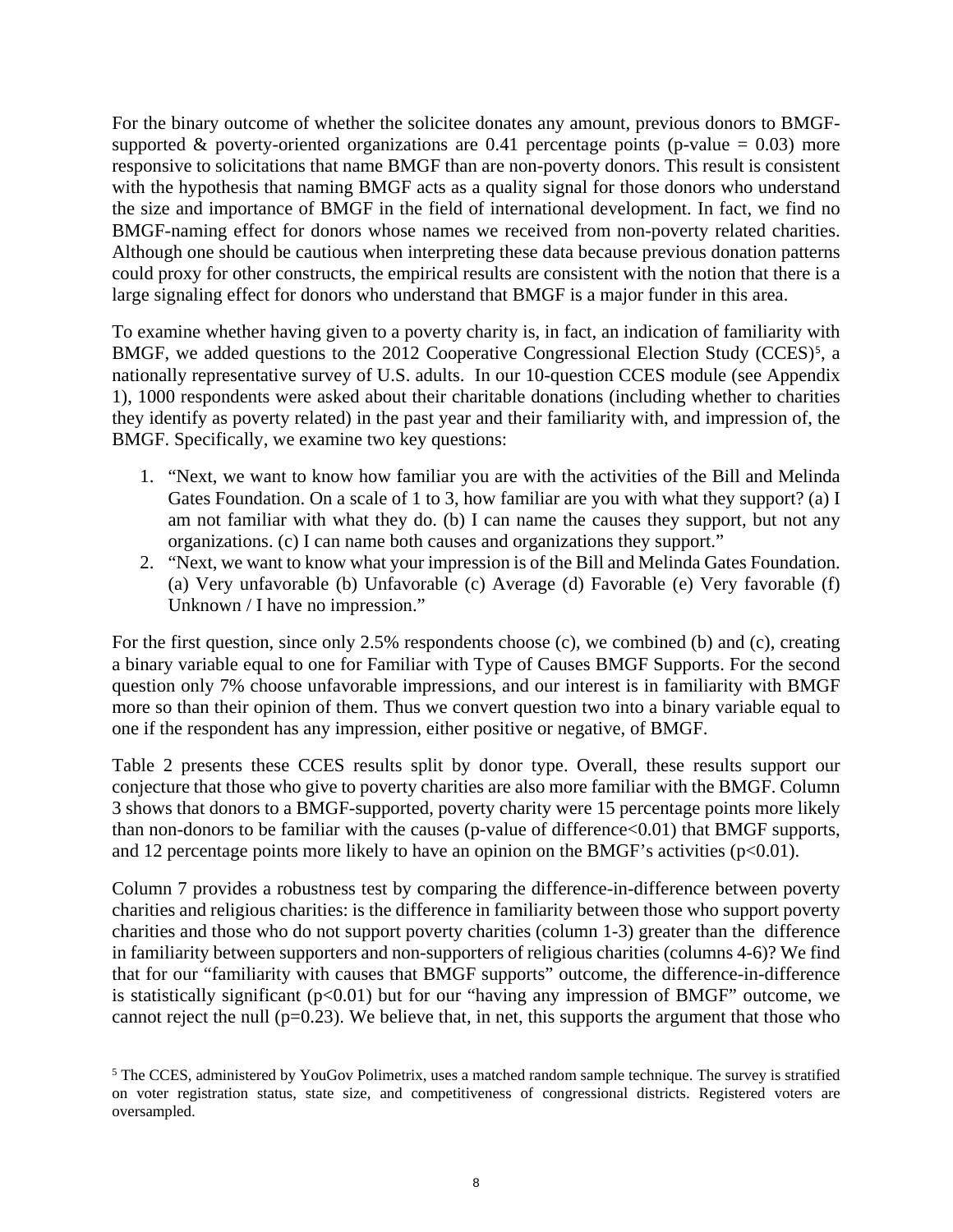give to poverty charities are indeed more familiar with BMGF, and thus more likely to see BMGF's actions as a signal of quality.

This heterogeneity helps to shed light on a potential alternative hypothesis: perhaps merely naming any donor, rather than having an anonymous matching donor, sends the quality signal. If this were the case, then we would observe a positive treatment effect from individuals who we have categorized as being less familiar with poverty charities. Since we find a null effect for people who gave to religious charities, and a positive effect for donors to poverty charities, we conclude that the specific donor name itself matters, not merely the act of naming any donor.

## Experiment #2: Matching Grant versus Non-Matching Grant, Sample of "Warm-List" Donors

To establish the positive effect of a matching grant in this context, we also estimate the elasticity for donations with a matching grant compared to those without a match. As discussed above, several theories suggest that a matching grant may not generate higher giving. To wit, individuals may believe the lead donor will donate the money regardless, perceive the charity as more satiated (i.e., the marginal product for the next dollar to the public good is small), or simply shift donations inter-temporally but not increase total giving. The empirical evidence is mixed. Karlan and List (2007) finds that matching grants increase giving to a liberal politically-oriented charity, but only in states that voted more liberally in presidential elections. Meier (2007) finds matching grants increase giving in the short run but not the long run. Finally, Karlan, List, and Shafir (2011) find that matching grants work positively for recent supporters but negatively for prior-but-not-recent supporters. This mixed evidence makes imperative the need for refinement of our theoretical understanding of the conditions under which matching grants change the donation patterns of heterogeneous groups of donors.

Our sample consists of 51,971 prior donors to TechnoServe (as compared to Experiment 1, which was conducted on a mailing list rented from other charities; we discuss generalizability issues in the conclusion). Solicitation letters were mailed in December 2009 with a matching deadline stated as "limited time." Responses were tracked until March 2011 (i.e., a much shorter period than the first experiment). Donors were randomly assigned to receive letters with or without information about the BMGF's \$2:\$1 matching grant. The randomization process and distribution of the letters were carried out by a direct marketing firm hired by TechnoServe.

Table 3 presents results from this second field experiment to test whether a BMGF-named matching grant generates a positive treatment effect relative to no match. Our aim is to address the concern that perhaps a BMGF-named matching grant did not raise more money relative to no match, but rather the "anonymous" treatment effect is negative, relative to a no match treatment. As it was not viable to include a pure control in the first experiment, the second experiment provides evidence to support the assertion that the BMGF match has a positive treatment effect relative to no mention of a match. The charitable fundraising literature on lead gifts also supports the claim that matching grants typically do raise more funds (Karlan and List 2007), although exceptions exist (Karlan, List, and Shafir 2011). Response rates for the BMGF-named match in experiment two do differ considerably from the response rates for the BMGF-named match in experiment one, thus highlighting that there are important differences generated by the different timing, sample, material, and content of the mailers. We do not have any hypothesis, however, about how those factors may change the treatment effect of the BMGF match.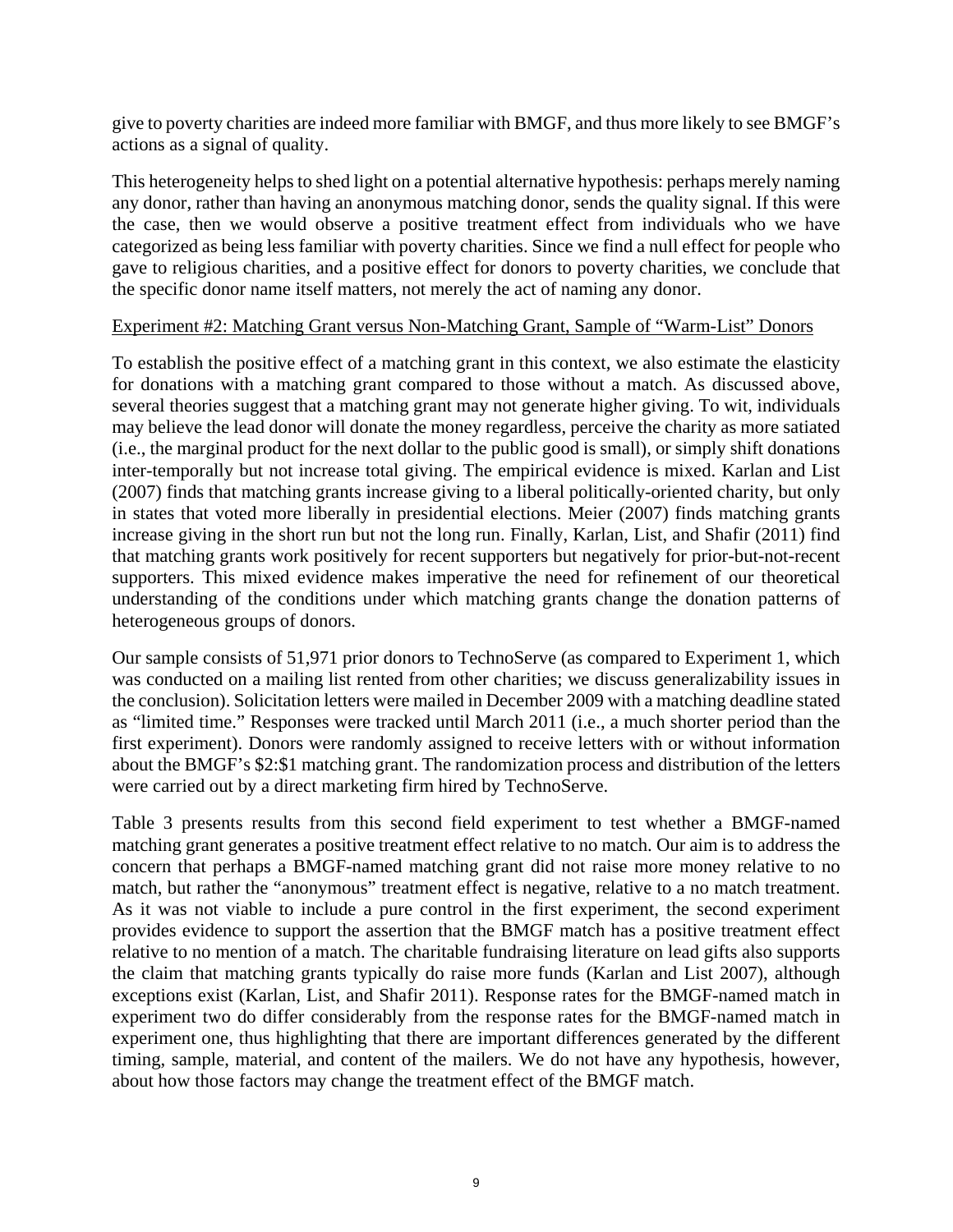Panel A shows that the announcement of a matching grant from BMGF was effective at increasing donations from warm list (prior) donors during the matching period. We find that average revenue per solicitation in the three months following the solicitation was \$0.12 higher among respondents who received the treatment mailer (\$0.28) than among those who received the control (\$0.16), an increase of 75%, and the likelihood of giving increased by 0.39 percentage points, an increase of 83% (from 0.47% to 0.86%). The match did not increase gift size among those who gave (over three months, \$32.13 in treatment compared to \$33.89 in control) - its effect was simply to increase the probability of giving.

Long term results also produced similar effects as observed in the primary experiment. Here, the long term effects are more meaningful than in the primary experiment, since the sample in the second experiment consists of prior donors. Thus everyone, treatment and control, continued to receive similar solicitations after the experimental period. (In contrast, for "cold-lists" like the one used for the primary experiment, names are merely rented for the initial solicitation; thus, nonresponders do not continue to get solicitations in the months and years following.) Panel B of Table 3 shows that individuals who received the treatment are more likely to give again, after the matching period ended: the likelihood of long-run giving increases from 0.23% among the control group to  $0.45\%$  among the treated group (p-value of difference  $< 0.01$ ), and the average long-run gift unconditional on giving increases from \$0.10 to \$0.34 (p-value of difference  $= 0.05$ ). Restricting the analysis to months 13-16 (rather than months 4-16, as shown in the table), results are similar: likelihood of giving shifts from 0.12% to 0.22% (p=0.007). These results reinforce the idea that the matching grant does not affect individual giving through the price mechanism, but rather through a quality signal that retains its value after the initial direct marketing solicitation and generates a more loyal donor.

# Experiment #3: Survey Experiment Results on Effect of BMGF Lead Donation on Perceived Quality of TechnoServe

Naming BMGF as a lead donor of TechnoServe may trigger more donations not because of a quality signal, but because it grabs attention better, or triggers a desire to mimic a celebrity. If such mechanisms are the driving force of the observed result from experiment #1, then we would not observe an increase in perceived quality of the charity as a result of learning about BMGF being a large donor. We test this directly via a survey experiment.

We added questions to a July, 2020 survey by NORC at the University of Chicago under their nationally representative AmeriSpeak Panel (see Appendix 2 for full details on wording). The primary sampling frame for AmeriSpeak is the 2010 NORC National Frame, a multistage probability sample that fully represents the U.S. household population. Participants were recruited to the panel via U.S. mail notifications, telephone interviews and in-person field interviews. The panel supports mixed mode data collection, with some respondents answering via web and some via phone (NORC 2020). Respondents answered our questions as well as questions on seven other topics ranging from COVID-19 to the gig economy. The order in which surveys were presented to participants was randomized. The mean age of our sample was 55, 41% were male, and the mean income was  $$75,399$  (standard deviation = \$51,510).

All individuals in our sample were first informed about TechnoServe and their overall mission and activities: "TechnoServe is a nonprofit organization which aims to raise the incomes of entrepreneurial men and women in impoverished countries by helping them build their businesses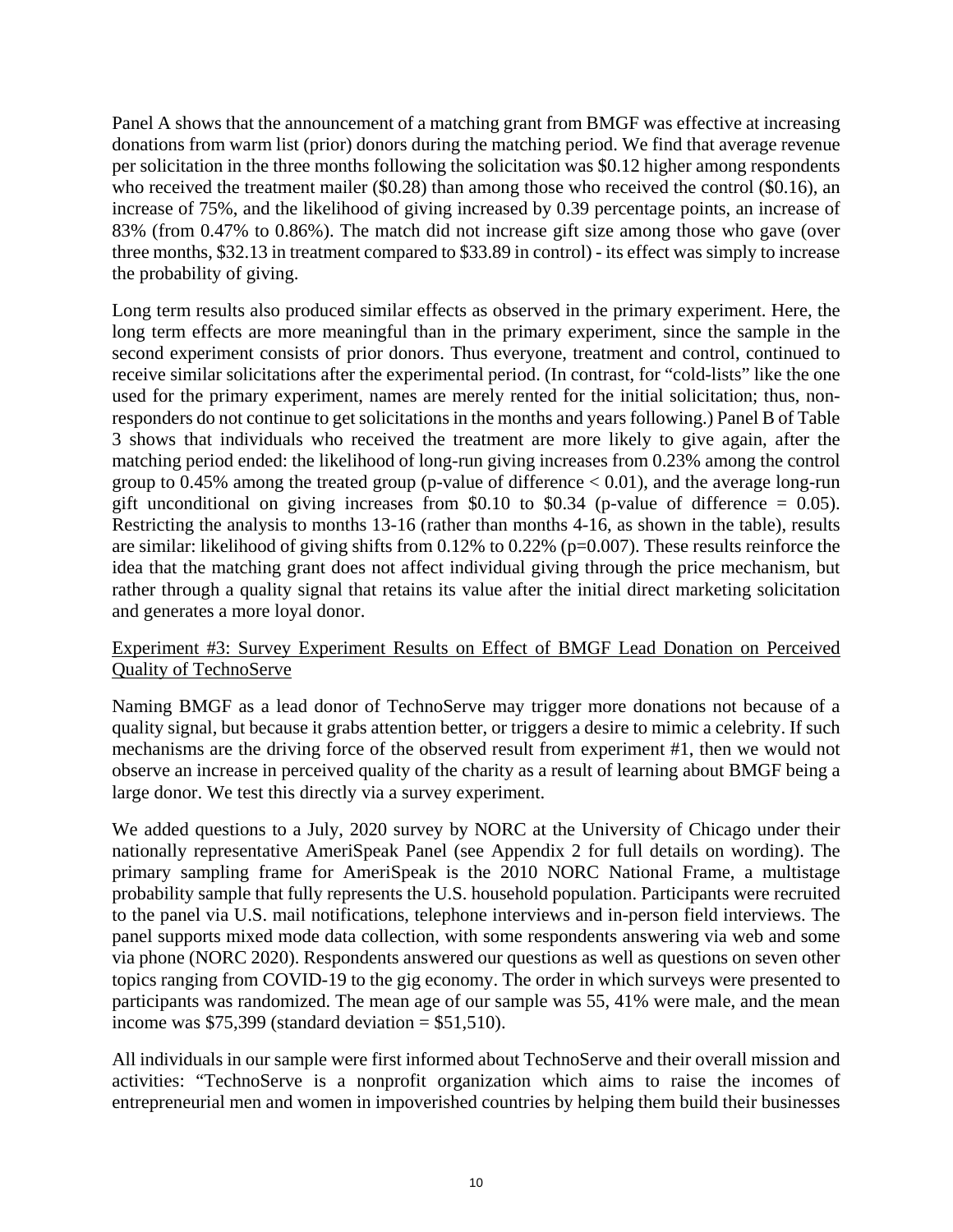and farms. TechnoServe works in Asia, Africa, Central America, and South America. Since 1968, TechnoServe has helped build or expand thousands of businesses in over 30 countries, including dairy cooperatives in Kenya, cashew farmers in Mozambique, and coffee growers in Tanzania. TechnoServe receives funding from both large donors and small donors."

Then, individuals were randomized into one of four treatments  $(2x2)$  or a control. Individuals were told either that BMGF is one of TechnoServe's largest donors, an anonymous donor is one of TechnoServe's largest donors, or control (no statement made). Furthermore, for the two large donor statements, half were also told that "Prior to giving [BMGF/staff from the anonymous donor] conducted research on the operations and costs and benefits of TechnoServe, making sure the organization meets the foundation's quality and impact standards." We refer to this as the "due diligence" sub-treatment. We had competing hypotheses for how this would affect our main test of BMGF vs anonymous (vs control). The due diligence sub-treatment could enhance the quality signal, by bluntly pointing out to the survey respondent what the role of a lead donor could be. On the other hand, the additional information about due diligence could distract attention from the identity of the lead donor, thus reducing the effect of BMGF over anonymous (and relative to control). Or the information on due diligence could be a quality signal but the two quality signals act as substitutes (i.e., diminishing returns to quality signals).

The key dependent variable is as follows: "Based on the information you've been provided, how would you rate the likely quality of TechnoServe as a charity? (1 - Poor, 2 - Fair, 3 - Good, 4 - Very Good, 5 - Excellent)." We analyze this question as both a continuous and a binary variable (high quality  $= 1$  for very good and excellent, which is 27% of the responses for the control group). We include two specifications, with and without control variables for age, gender, race/ethnicity, education, marital status, employment status, income, and survey mode.

Table 4 Columns 1-4 report the main results. We find that identifying BMGF as a large donor increases the mean quality score by 0.02 (se=0.09, control group mean = 3.04), with similar results for anonymous donor; thus, this is a null result. However, when scoring the dependent variable as a binary outcome equal to one for "very good" or "excellent", and zero otherwise, we find an increased likelihood of 7pp (se=4pp, control group mean  $= 27\%$ ) for the BMGF treatment, relative to control, and no increased likelihood for the anonymous donor. Critically, the difference between BMGF and anonymous is statistically significant (p-value $\leq$ =0.01 and  $\leq$ =0.02, depending on whether or not control variables are included in the specification). We find that this effect is driven by the sub-treatments without any reference to due diligence (reported in Columns 5-8). As discussed above, we posit competing hypotheses for the direction of the due diligence treatment. In net, the fact that the impact of the BMGF name only works without the due diligence reference does weaken this result, since at a minimum it shows a lack of robustness to inclusion of this additional information.

# Experiment #4: BMGF-Curated Charities vs Control, Charity Navigator Website Experiment

We also provide complementary evidence on the effect of the BMGF name on donation decisions by reporting on an experiment conducted in December 2017 by Charity Navigator on their website, in collaboration with ideas42.<sup>[6](#page-11-0)</sup> Charity Navigator's main page had a pulldown menu option for "Hot Topics", and the first option in this pulldown menu was randomized to say either "Bill and

<span id="page-11-0"></span><sup>6</sup> See Parbhoo et al. (2018) for more discussion.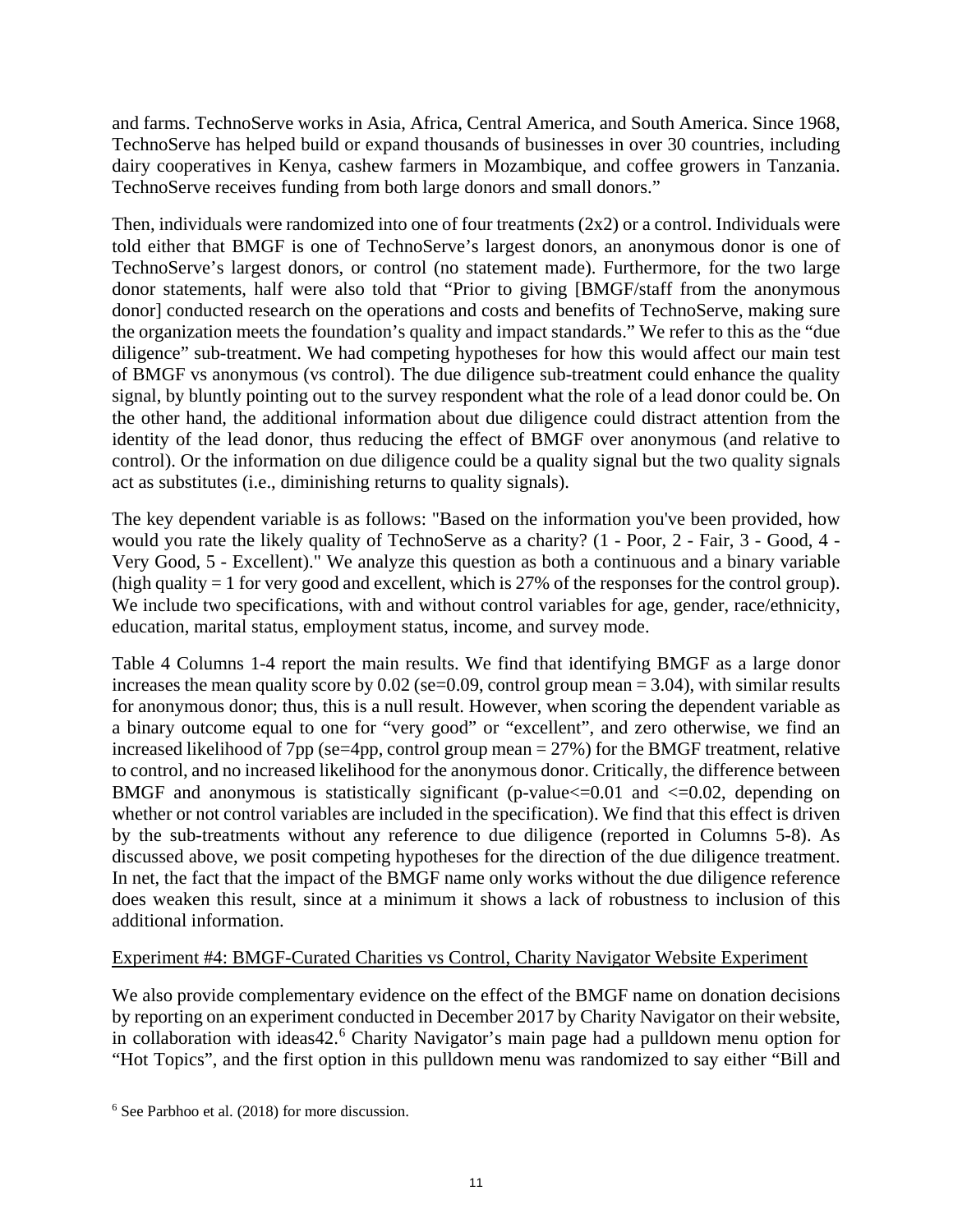Melinda Gates Foundation Share Picks of Organizations Saving Millions of Children from Malnutrition" (treatment) or "Organizations Saving Millions of Children from Malnutrition" (control). Table 5 reports these results. With 1,030,000 observations (individuals visitors to the website), treatment raised \$0.016 per website visitor and control raised \$0.007 (p-value for difference =0.048), but there was no statistically significant difference on the likelihood of giving (0.0075% versus 0.0078%, p-value=0.87) and the treatment actually generated fewer clicks on the list. Combining this with the matching grant results may tell an important story. As we learn from the Charity Navigator website test, being "curated" as a BMGF-endorsed charity does not make individuals more likely to take action, but for those taking action it does inspire them to give more. Perhaps the power of combining the BMGF quality signal with a matching grant intends to motivate people to take action (giving now) as well as give more, whereas a mere "curated by" notice is not sufficiently inspiring to shift the extensive margin.

# **III. Discussion**

We report results from two natural field experiments on donations and one survey experiment that explore techniques to leverage a large lead donor to raise further funds towards poverty reduction efforts in developing countries. Much controversy remains about aid effectiveness (Easterly 2006; Sachs 2006), and such debates may cause doubt, and thus inaction, for potential donors. Quality signals may alleviate some of these concerns, thus raising more money for developing countries' causes.

Historically, matching grants have been modelled by economists as changing the price of a public good. Indeed, the theoretical work has followed common practice: phrases used in promoting matching grants often refer to price in numeric terms (e.g., "triple your impact!"). But they also could be implicitly signaling that a donor with more resources has invested in identifying this charity as particularly effective. This allows small donors to free-ride on the research of the large donor and support the same charity. Recent theoretical work (e.g., Vesterlund 2003) and laboratory experiments (e.g., Potters, Sefton, and Vesterlund 2007) suggest this quality signal channel as a possible mechanism.

We have four core findings from two randomized fundraising appeals by TechnoServe and one survey experiment on a representative sample of residence in the United States. First, a matching grant from Bill and Melinda Gates Foundation outperforms a matching grant from an anonymous donor (the primary experiment). Second, a matching grant from Bill and Melinda Gates Foundation outperforms no matching grant (the secondary experiment). Third, both of these results persist a year later, well after the matching grant opportunity ended. And, fourth, from the survey experiment we learn that merely identifying BMGF as a large donor to TechnoServe increases the likelihood that an individual perceives TechnoServe as high quality, although this result only is found when defining perceived quality as a binary variable, not continuous. We posit that this result on perceived quality is consistent, albeit not dispositive, evidence that BMGF is triggering more donations due to a quality signal and not merely an attention-grabbing or celebritymimicking mechanism.

The persistence of the effect we posit is important, particularly in ruling out the "price" effect as to why the matching grant is working. This is an important implication of the secondary experiment in which the BMGF match was tested against no match for a group of prior donors. Because the secondary experiment was conducted with prior donors to TechnoServe, both treatment and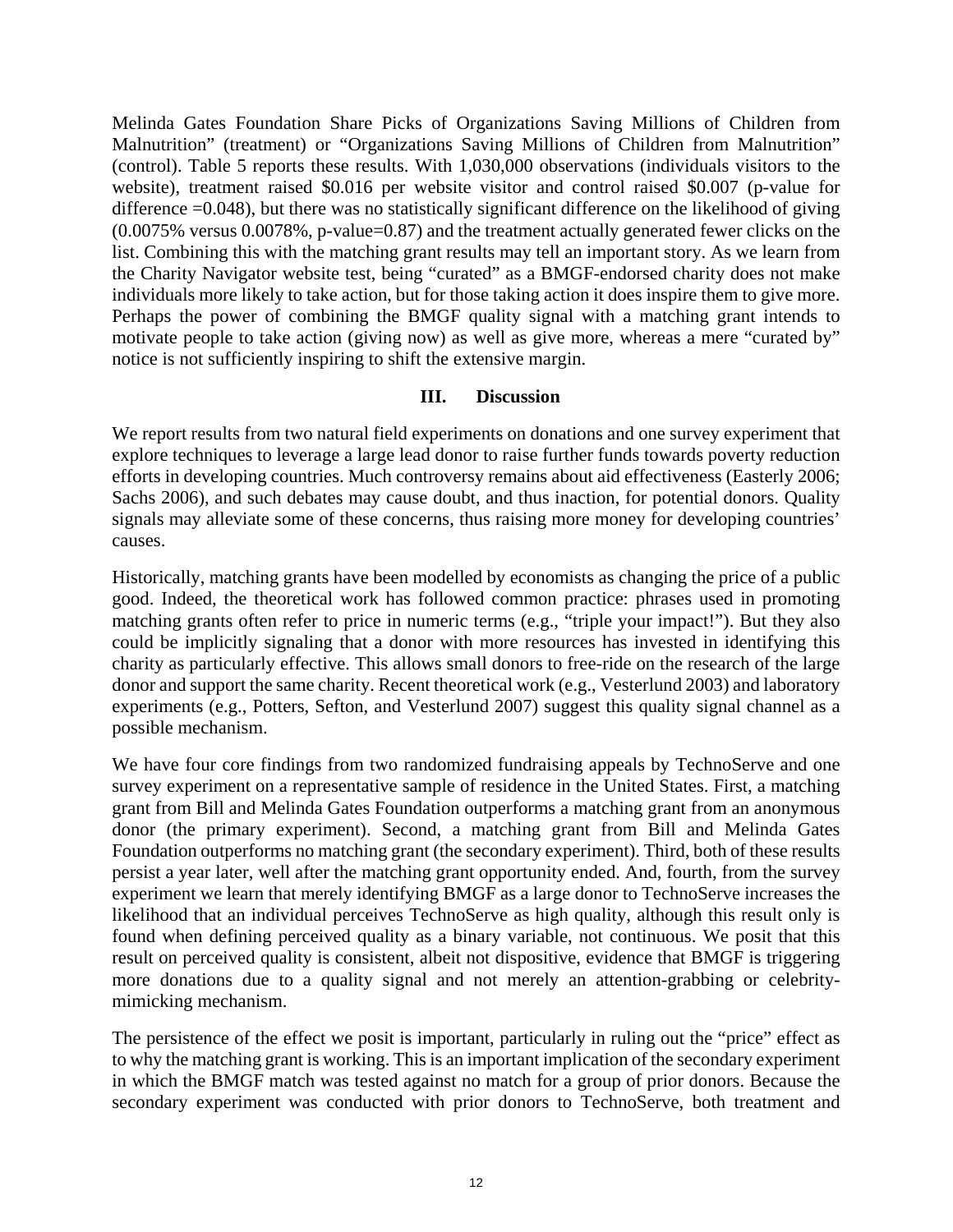control continued to receive solicitations in the year following the test. Yet, the matching grant treatment effect persisted, continuing to generate more giving even after the matching grant period ended.<sup>[7](#page-13-0)</sup>

Naturally, we cannot rule out other interpretations for why individuals may respond more to the BMGF-named matching grant versus an anonymous matching grant. Perhaps instead of a quality signal, individuals simply wanted to emulate one of the richest people in the world, akin to a celebrity effect (e.g., see Alatas et al. 2019). Health behaviors such as preventive screenings also have been observed to follow news about popular celebrities being diagnosed with diseases. This is likely not an information effect as much as an attention effect (although naturally that is hard to distinguish). Such a vainglorious motivation would work through the same mechanisms that causes donors to give more when attractive women solicit a donation (e.g., see Landry et al. 2006). Albeit indirect evidence, we note that the observed effect is driven by individuals who donated previously to poverty charities. Thus, if the emulate-the-rich effect is the true mechanism, it would need to only work on a sample of individuals who previously gave to poverty charities, and not to those who gave to non-poverty charities. This seems unlikely, leading to what we believe is the more likely interpretation: those who gave to poverty charities are more informed about the Bill and Melinda Gates Foundation and the work it does to screen and choose charities. Furthermore, the survey experiment provides evidence that the quality signal is indeed a key mechanism through which naming BMGF generates higher donations. Naturally both mechanisms can be at play, so whereas the survey experiment provides support for the quality signal theory, it in no way disposes of the celebrity-mimicking or attention-grabbing theory.

For the lead donors and nonprofits, we suggest two further considerations. First, thinking beyond matching grants, are there cheaper methods of signaling quality? For example, what if the BMGF simply made a media push naming specific charities that they grade as excellent. Why signal to donors through this matching grant mechanism? Perhaps the money makes the matching grant a credible signal, whereas merely stating the name of the charity without the grant would not be as credible to donors. Or perhaps merely naming the charity as vetted by BMGF would work to raise more money for them, and these are simply alternative paths to generate similar quality signals. Second, while here we examine whether the match acts as a quality signal, a match also increases the return to making more informed decisions by donors and thus may prompt more effort by donors to acquire quality information (e.g., see theoretical work by Krasteva and Yildirim (2013)).

Although the literature has clearly learned a great deal from static exercises, the true potential of field experimentation will not be reaped from any one experiment but rather from a collection of related experiments that help to provide a more complete and robust understanding of the motivations of charitable giving. Further work is needed to understand how different factors, such as the activity of the charity, the identity of the leader (in terms of its quality and connection to solicitees), and the description of the leader should be incorporated into models of giving. Of course, our examination is one test with one nonprofit and of one matching donor. And, likewise,

<span id="page-13-0"></span><sup>&</sup>lt;sup>7</sup> The first experiment was conducted on a "cold list," i.e., individuals who had not previously donated to TechnoServe. These names are rented from other charities, and thus if individuals do not respond then TechnoServe does not "own" their names for the purpose of making solicitations later. Thus a persistence of the treatment effect here *could* be about a quality signal, but it also could be driven by a more mechanical foot-in-the-door effect (Freedman and Fraser 1966) by which TechnoServe now did "own" donors' names and could continue to solicit from them without having to rent their names again from another charity.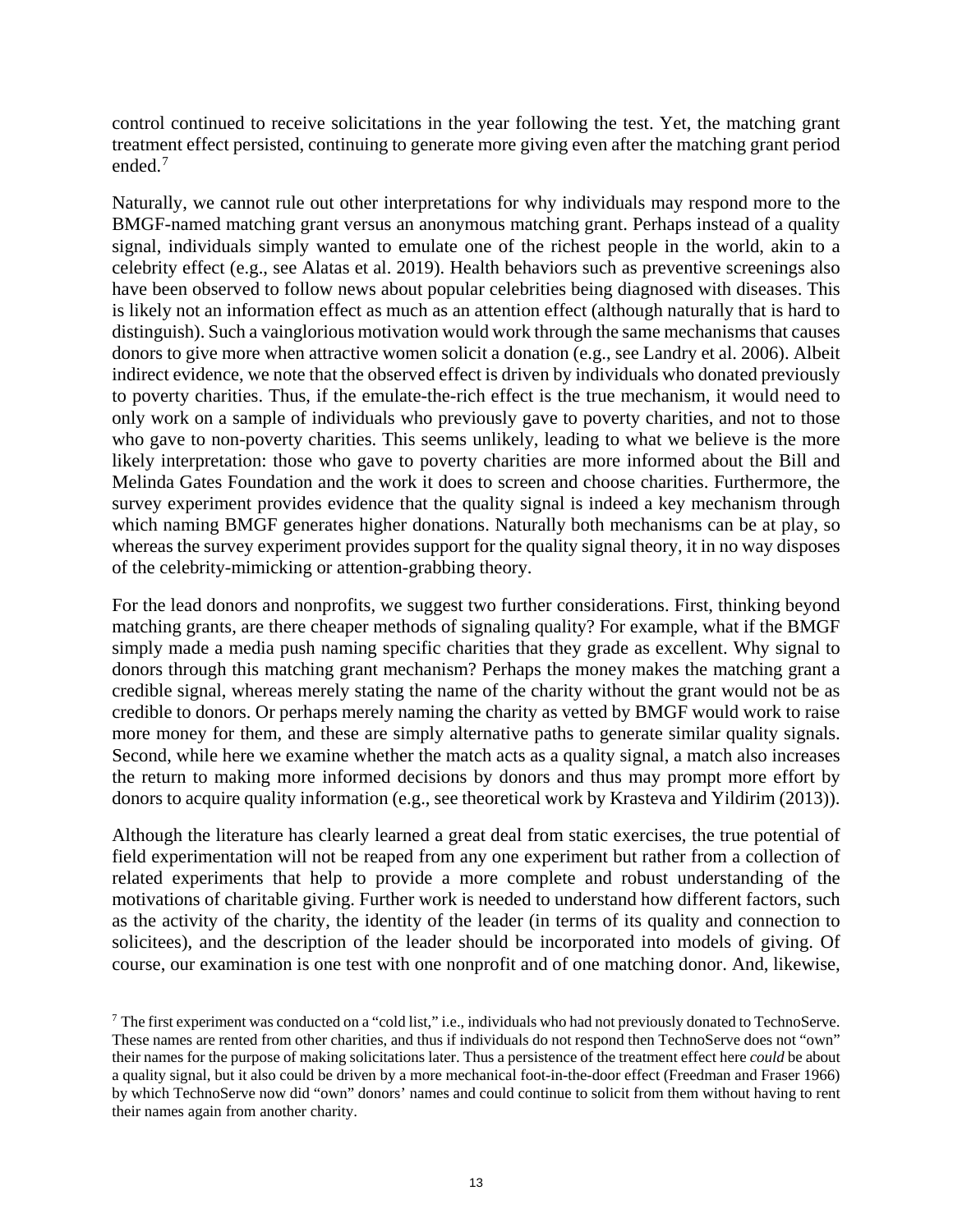there is no single mechanism through which matching grants work across all settings. Thus, with further replication and extension, and transparency in reporting such tests, more can be done to understand in what contexts specific mechanisms are influential. This both improves our theoretical understanding of why people give to charities and how such decisions are made, and provides practical guidance to lead donors and nonprofits on how to raise funds for effective causes.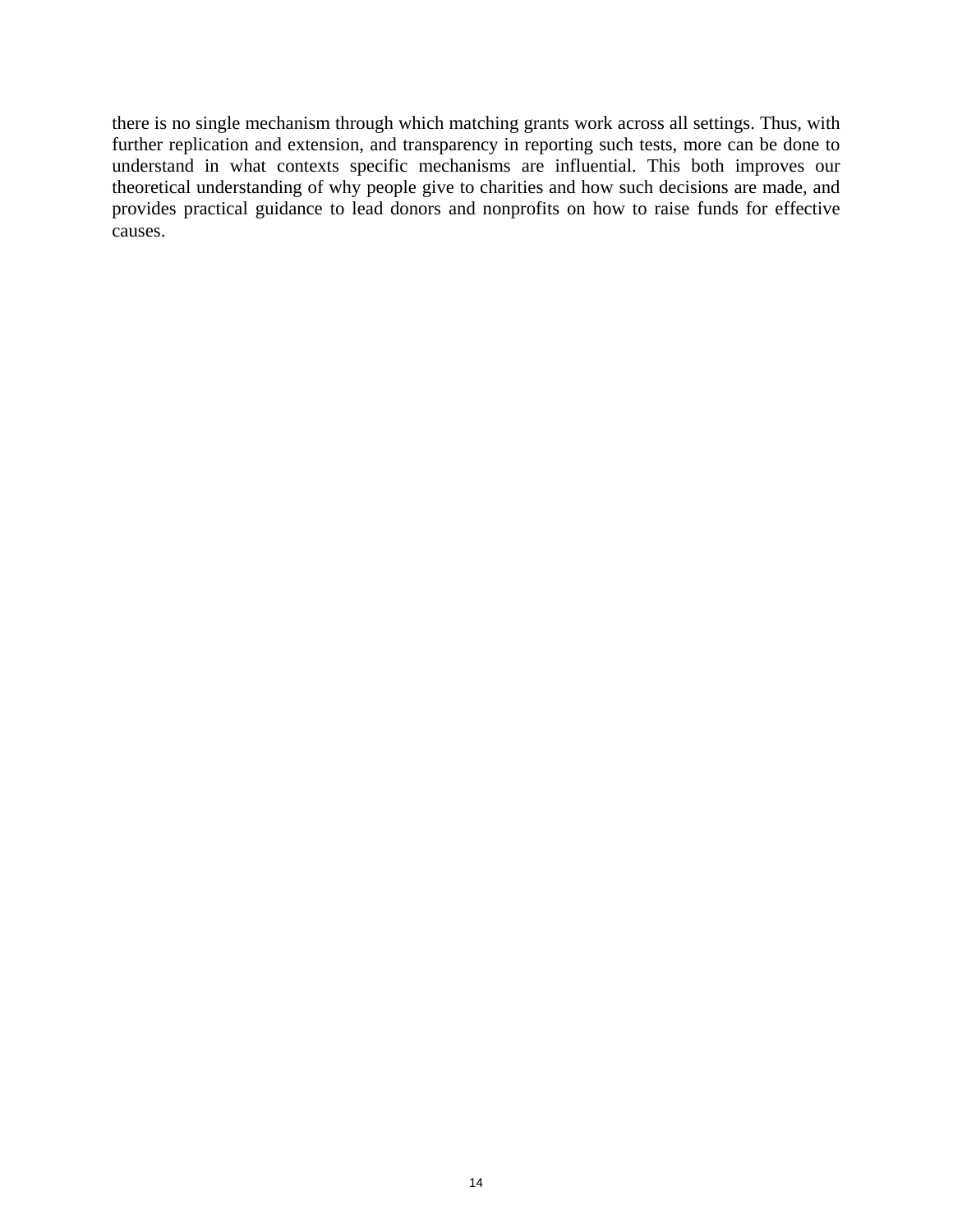#### References

- Alatas, Vivi, Arun G Chandrasekhar, Markus Mobius, Benjamin A Olken, and Cindy Paladines. 2019. "When Celebrities Speak: A Nationwide Twitter Experiment Promoting Vaccination In Indonesia." *National Bureau of Economic Research Working Paper*, Working Paper Series, 25589 (February). https://doi.org/10.3386/w25589.
- Andreoni, James. 1989. "Giving with Impure Altruism: Applications to Charity and Ricardian Equivalence." *The Journal of Political Economy*, 1447–58.
- ———. 1990. "Impure Altruism and Donations to Public Goods: A Theory of Warm-Glow Giving." *The Economic Journal* 100 (401): 464–77.
- ———. 1998. "Toward a Theory of Charitable Fund‐Raising." *Journal of Political Economy* 106 (6): 1186–1213. https://doi.org/10.1086/250044.
- ———. 2006. "Leadership Giving in Charitable Fund‐Raising." *Journal of Public Economic Theory* 8  $(1): 1-22.$
- Berman, Jonathan Z., Alixandra Barasch, Emma E. Levine, and Deborah A. Small. 2018. "Impediments to Effective Altruism: The Role of Subjective Preferences in Charitable Giving." *Psychological Science* 29 (5): 834–44. https://doi.org/10.1177/0956797617747648.
- Brown, Alexander L., Jonathan Meer, and J. Forrest Williams. 2017. "Social Distance and Quality Ratings in Charity Choice." *Journal of Behavioral and Experimental Economics* 66 (February): 9–15. https://doi.org/10.1016/j.socec.2016.04.006.
- "Cooperative Congressional Election Study." n.d. The Institute for Quantitative Social Science at Harvard University. http://projects.iq.harvard.edu/cces.
- Easterly, William. 2006. *The White Man's Burden: Why the West's Efforts to Aid the Rest Have Done so Much Ill and so Little Good*. NY: Penguin.
- Freedman, Jonathan L., and Scott C. Fraser. 1966. "Compliance without Pressure: The Foot-in-the-Door Technique." *Journal of Personality and Social Psychology* 4 (2): 195–202. https://doi.org/10.1037/h0023552.
- Gneezy, U., E. A. Keenan, and A. Gneezy. 2014. "Avoiding Overhead Aversion in Charity." *Science* 346 (6209): 632–35. https://doi.org/10.1126/science.1253932.
- Hermalin, Benjamin E. 1998. "Toward an Economic Theory of Leadership: Leading by Example." *American Economic Review*, 1188–1206.
- Huck, Steffen, and Imran Rasul. 2011. "Matched Fundraising: Evidence from a Natural Field Experiment." *Journal of Public Economics* 95 (5–6): 351–62. https://doi.org/10.1016/j.jpubeco.2010.10.005.
- Karlan, Dean. 2011. "Why Ranking Charities by Administrative Expenses Is a Bad Idea." *Freakonomics* (blog). June 9, 2011. http://freakonomics.com/2011/06/09/why-ranking-charities-byadministrative-expenses-is-a-bad-idea/.
- Karlan, Dean, and John A. List. 2007. "Does Price Matter in Charitable Giving? Evidence from a Large-Scale Natural Field Experiment." *American Economic Review* 97 (5): 1774–93. https://doi.org/10.1257/aer.97.5.1774.
- Karlan, Dean, John A. List, and Eldar Shafir. 2011. "Small Matches and Charitable Giving: Evidence from a Natural Field Experiment." *Journal of Public Economics*, Charitable Giving and Fundraising Special Issue, 95 (5–6): 344–50. https://doi.org/10.1016/j.jpubeco.2010.11.024.
- Karlan, Dean, and Margaret A. McConnell. 2014. "Hey Look at Me: The Effect of Giving Circles on Giving." *Journal of Economic Behavior & Organization* 106 (October): 402–12. https://doi.org/10.1016/j.jebo.2014.06.013.
- Karlan, Dean, and Martin Valdivia. 2010. "Teaching Entrepreneurship: Impact of Business Training on Microfinance Clients and Institutions." *Review of Economics and Statistics* 93 (2): 510–27. https://doi.org/10.1162/REST\_a\_00074.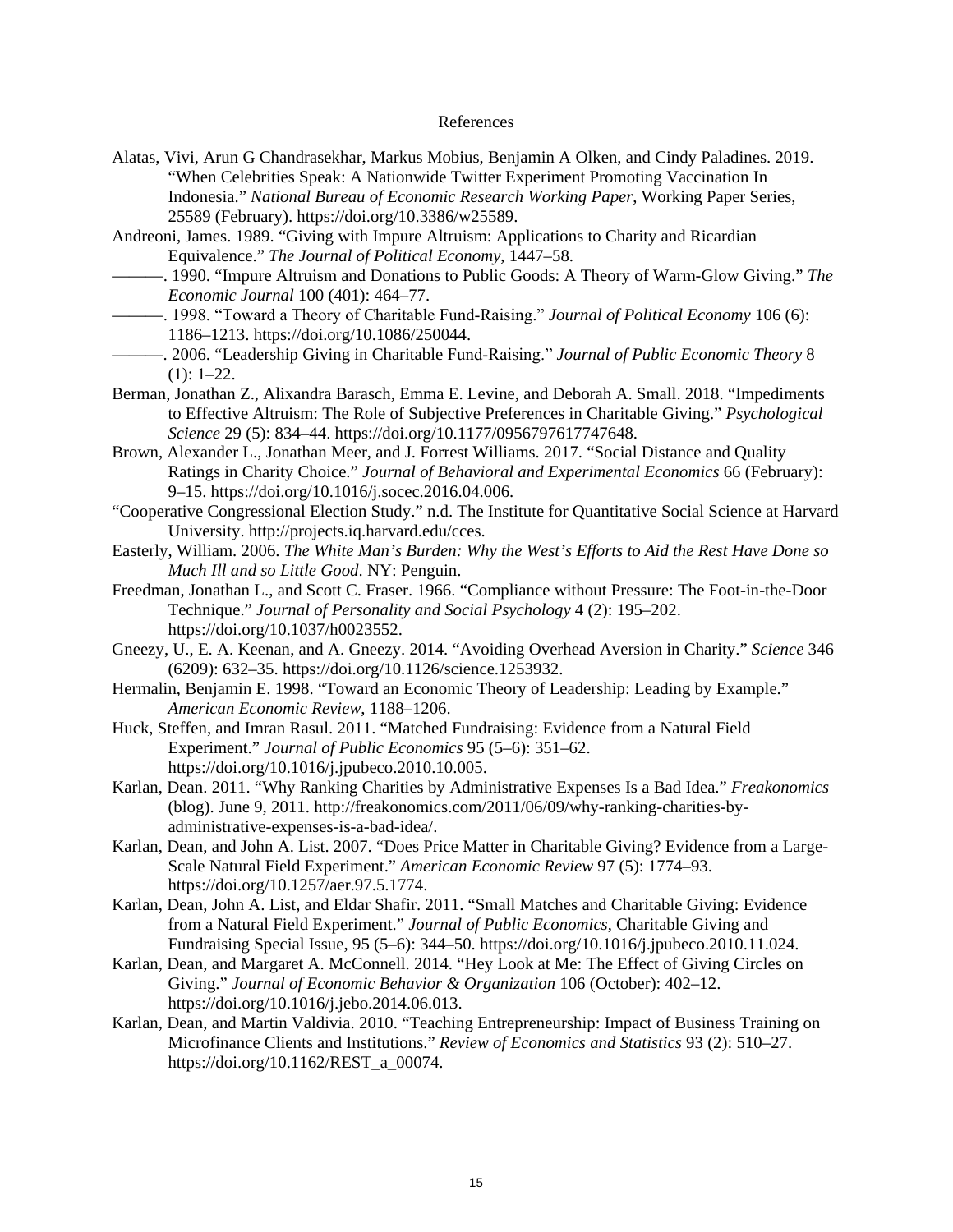- Karlan, Dean, and Daniel H. Wood. 2016. "The Effect of Effectiveness: Donor Response to Aid Effectiveness in a Direct Mail Fundraising Experiment." *Journal of Behavioral and Experimental Economics*, June. https://doi.org/10.1016/j.socec.2016.05.005.
- Krasteva, Silvana, and Huseyin Yildirim. 2013. "(Un)Informed Charitable Giving." *Journal of Public Economics* 106 (October): 14–26. https://doi.org/10.1016/j.jpubeco.2013.06.011.
- ———. 2016. "Information, Competition, and the Quality of Charities." *Journal of Public Economics* 144 (December): 64–77. https://doi.org/10.1016/j.jpubeco.2016.10.008.
- Kumru, Cagri S., and Lise Vesterlund. 2010. "The Effect of Status on Charitable Giving." *Journal of Public Economic Theory* 12 (4): 709–35. https://doi.org/10.1111/j.1467-9779.2010.01471.x.
- Landry, Craig E, Andreas Lange, John A List, Michael K Price, and Nicholas G Rupp. 2006. "Toward an Understanding of the Economics of Charity: Evidence from a Field Experiment." *The Quarterly Journal of Economics* 121 (2): 747–82.
- List, John A, and David Lucking‐Reiley. 2002. "The Effects of Seed Money and Refunds on Charitable Giving: Experimental Evidence from a University Capital Campaign." *Journal of Political Economy* 110 (1): 215–33.
- Meier, Stephan. 2007. "Do Subsidies Increase Charitable Giving in the Long Run? Matching Donations in a Field Experiment." *Journal of the European Economic Association* 5 (6): 1203–22.
- Metzger, Laura, and Isabel Günther. 2019. "Making an Impact? The Relevance of Information on Aid Effectiveness for Charitable Giving. A Laboratory Experiment." *Journal of Development Economics* 136 (January): 18–33. https://doi.org/10.1016/j.jdeveco.2018.08.015.
- NORC. 2020. "Technical Overview of the Amerispeak® Panel: NORC's Probability-Based Household Panel."

https://amerispeak.norc.org/Documents/Research/AmeriSpeak%20Technical%20Overview%202 019%2002%2018.pdf.

- Parbhoo, Omar, Katy Davis, Robert Reynolds, Piyush Tantia, Pranav Trewn, and Sarah Welch. 2018. "Best of Intentions: Using Behavioral Design to Unlock Charitable Giving." *Ideas42 Report*. https://www.ideas42.org/wp-content/uploads/2018/08/ideas42-Best-of-Intentions\_Charitable-Giving.pdf.
- Potters, Jan, Martin Sefton, and Lise Vesterlund. 2007. "Leading-by-Example and Signaling in Voluntary Contribution Games: An Experimental Study." *Economic Theory* 33 (1): 169–82. https://doi.org/10.1007/s00199-006-0186-3.
- Sachs, Jeffrey. 2006. *The End of Poverty: Economic Possibilities for Our Time*. Reprint edition. New York, NY: Penguin Books.
- Steinberg, Richard, and Debra Morris. 2010. "Ratio Discrimination in Charity Fundraising: The Inappropriate Use of Cost Ratios Has Harmful Side-Effects." *Voluntary Sector Review* 1 (1): 77– 95. https://doi.org/10.1332/204080510X497028.
- Vesterlund, Lise. 2003. "The Informational Value of Sequential Fundraising." *Journal of Public Economics* 87 (3): 627–57.

.

Yörük, Barış K. 2016. "Charity Ratings." *Journal of Economics & Management Strategy* 25 (1): 195– 219. https://doi.org/10.1111/jems.12139.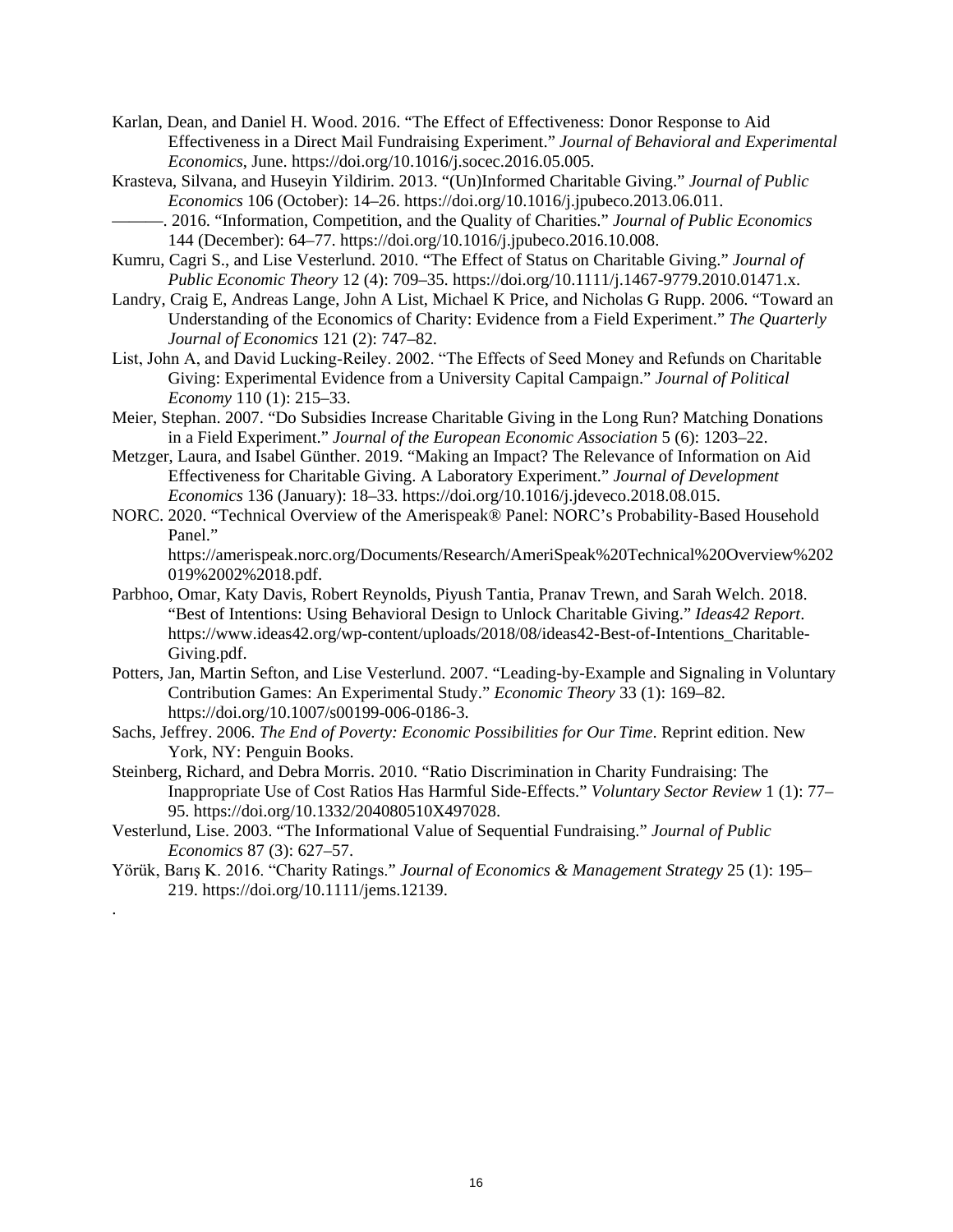YAL371 *Special instructions: None.*

Have you donated money to charity in the past year?

1 Yes  $2$  No.

YAL372 *Special instructions: Only ask if* YAL371==1 ("yes")*.* 

How much did you donate in the past 12 months to charity?

YAL373

*Special instructions: Only ask if* YAL371==1 ("yes")*.* 

Have you donated to any religious-based charity, for example a church or place of worship?

1 Yes 2 No

YAL374 *Special instructions: Only ask if* YAL373==1 ("yes")*.* 

How much did you donate to religious-based charity in the past 12 months?

### YAL375

*Special instructions: Only ask if* YAL371==1 ("yes")*.* 

Have you donated to any charity doing work internationally on poverty?

1 Yes 2 No

### YAL376

*Special instructions: Only ask if* YAL375==1 ("yes")*.* 

How much did you donate to charities doing work internationally on poverty in the past 12 months?

# YAL377

*Special instructions: None.*

Next, we want to know how familiar you are with the activities of the Bill and Melinda Gates Foundation. On a scale of 1 to 3, how familiar are you with what they support?

1 I am not familiar with what they do.

2 I can name the causes they support, but not any organizations.

3 I can name both causes and organizations they support.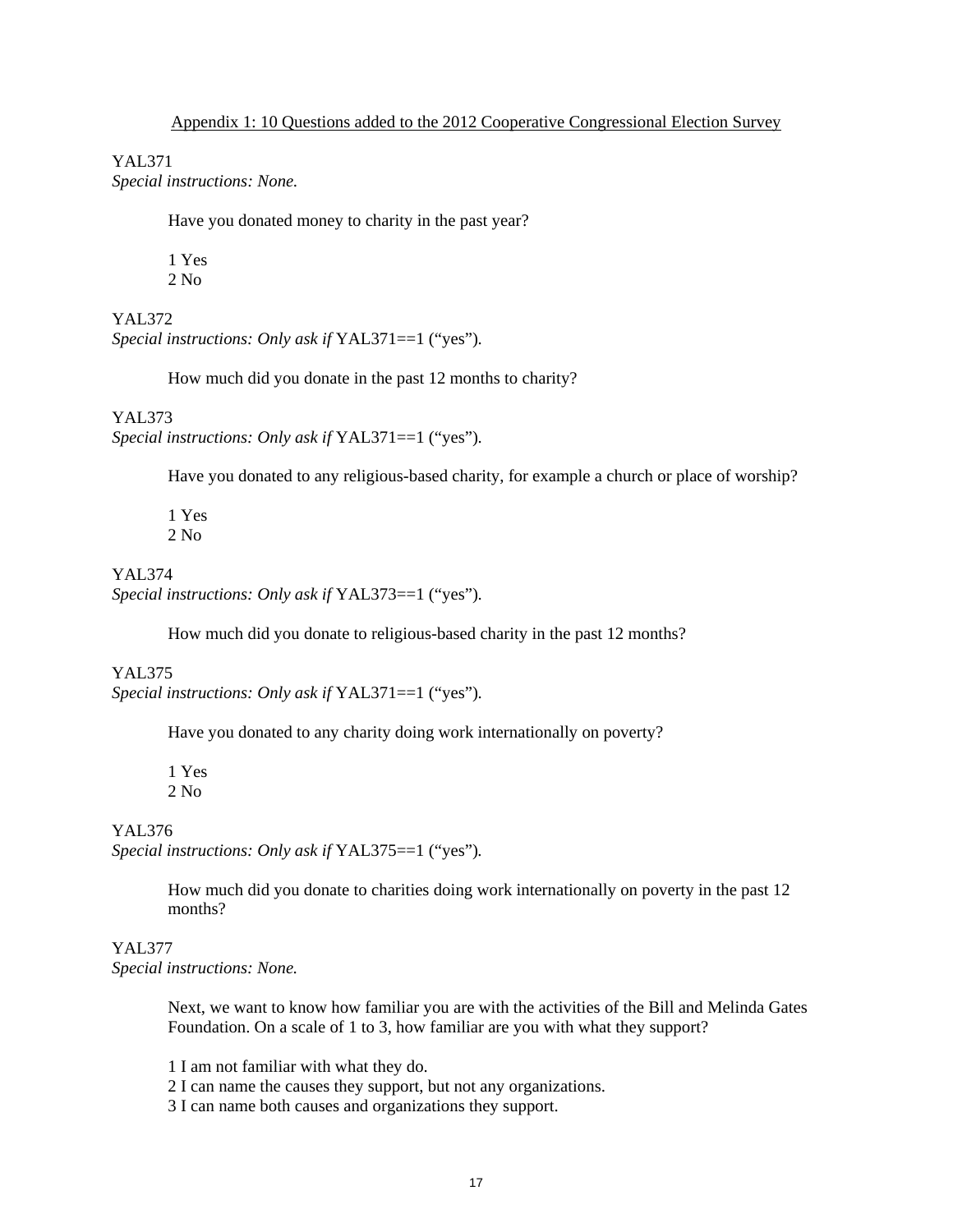### YAL378

*Special instructions: Only ask if* YAL377==2 OR 3*. (Do not ask if* YAL377==1 ["I have no idea."].*).* 

Please name up to 3 of the main causes that you believe they support.

### YAL379

*Special instructions: Only ask if* YAL377== 3*. (Do not ask if* YAL377==1 OR 2.*).* 

Please name up to 3 of the organizations that you believe they support.

## YAL377a *Special instructions: None.*

Next, we want to know what your impression is of the Bill and Melinda Gates Foundation.

1 Very unfavorable 2 Unfavorable 3 Average 4 Favorable 5 Very favorable 6 Unknown / I have no impression.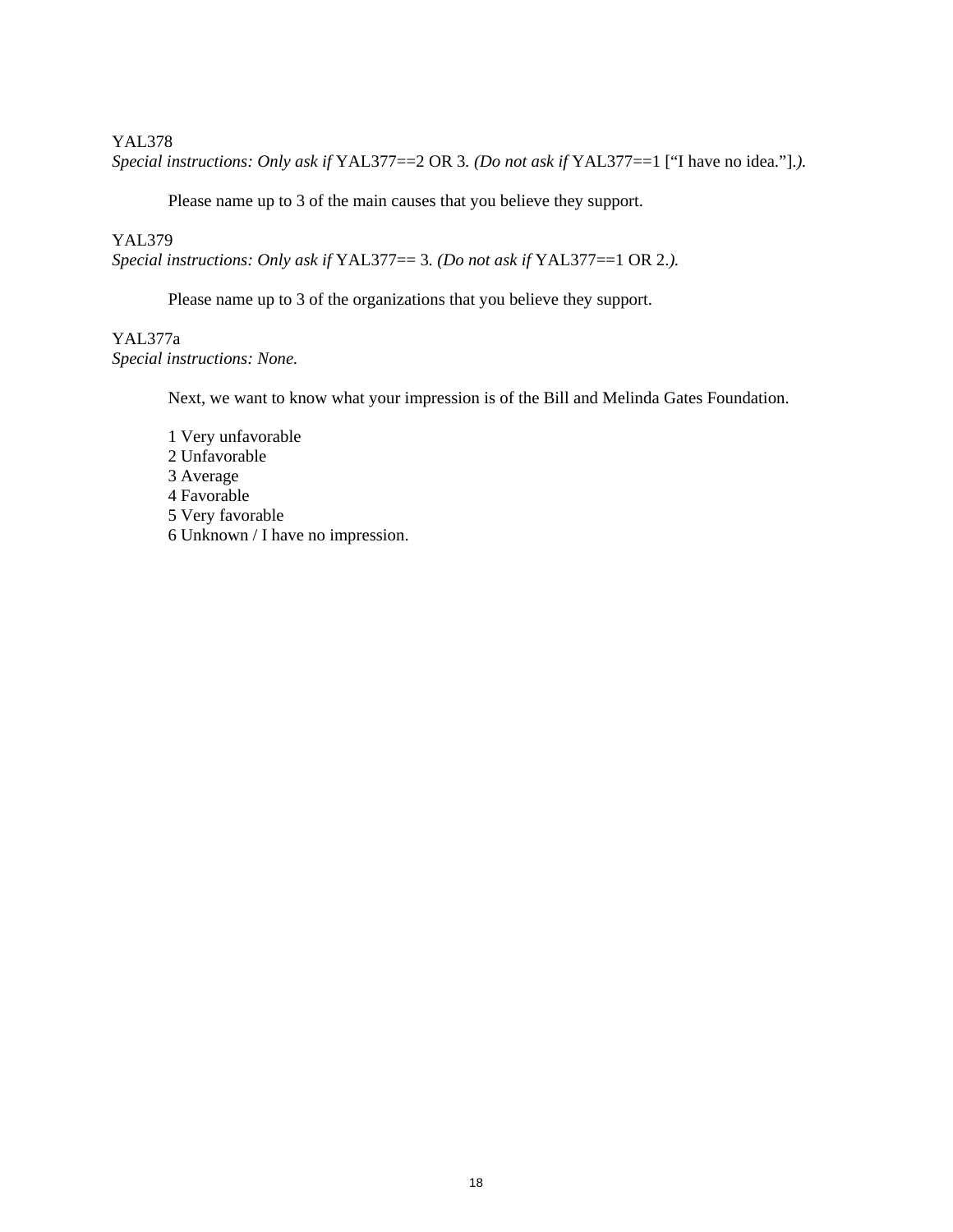### Appendix 2: Survey Experiment included in June 2020 NORC AmeriSpeak Panel

### *Introductory Text for All Survey Respondents*

TechnoServe is a nonprofit organization which aims to raise the incomes of entrepreneurial men and women in impoverished countries by helping them build their businesses and farms. TechnoServe works in Asia, Africa, Central America, and South America. Since 1968, TechnoServe has helped build or expand thousands of businesses in over 30 countries, including dairy cooperatives in Kenya, cashew farmers in Mozambique, and coffee growers in Tanzania. TechnoServe receives funding from both large donors and small donors.

### *Treatment #1: BMGF as large donor + due diligence*

The Bill and Melinda Gates Foundation is one of Technoserve's largest donors. Prior to giving, BMGF staff conducted research on the operations and costs and benefits of TechnoServe, making sure the organization meets the foundation's quality and impact standards.

### *Treatment #2: BMGF as large donor*

The Bill and Melinda Gates Foundation is one of Technoserve's largest donors.

### *Treatment #3: Anonymous large donor + due diligence*

An anonymous donor is one of Technoserve's largest donors. Prior to giving, staff from the anonymous foundation conducted research on the operations and costs and benefits of TechnoServe, making sure the organization meets the foundation's quality and impact standards.

#### *Treatment #4: Anonymous large donor*

An anonymous donor is one of Technoserve's largest donors.

#### *Control: No additional language*

*Survey Question (outcome variable)* 

Based on the information you've been provided, how would you rate the likely quality of TechnoServe as a charity?

- Poor
- Fair
- Good
- Very Good
- Excellent

For binary transformation, "very good" and "excellent" = 1, otherwise 0.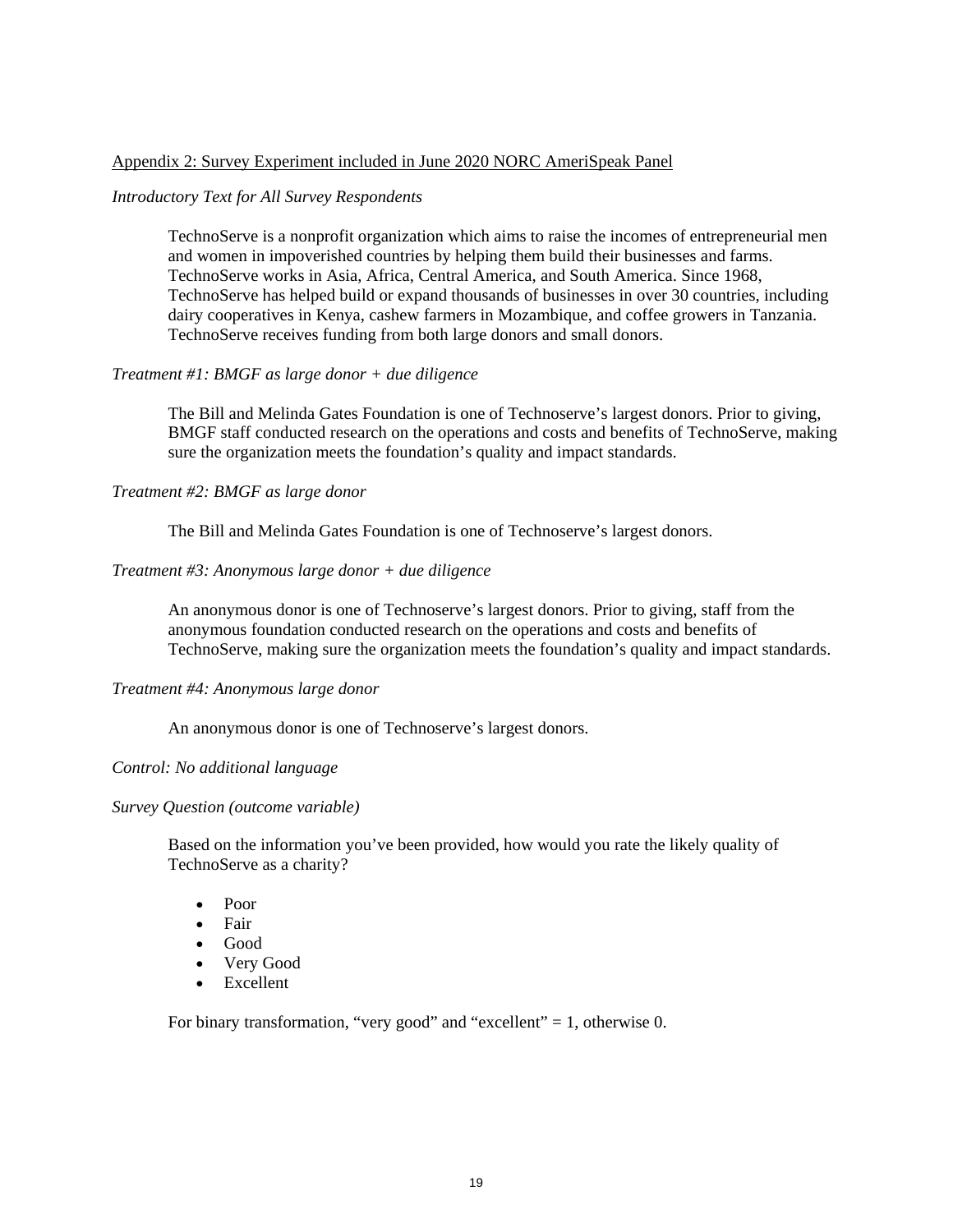| <b>Sample: Non-Prior Donors to Organization</b> |                                 |                                                        |                                                                               |                                 |                                                                                                                 |  |  |  |
|-------------------------------------------------|---------------------------------|--------------------------------------------------------|-------------------------------------------------------------------------------|---------------------------------|-----------------------------------------------------------------------------------------------------------------|--|--|--|
|                                                 |                                 | Mean Comparisons of Treatment and Control<br>Mean (SE) | <b>OLS Results</b><br>for Heterogeneous Treatment Effects<br>Coefficient (SE) |                                 |                                                                                                                 |  |  |  |
|                                                 | Treatment:<br><b>BMGF Named</b> | Control:<br>Anonymous                                  | P-value from<br>T-test<br>Col 1<>Col 2                                        | Treatment:<br><b>BMGF Named</b> | Interaction term:<br><b>BMGF Treatment</b><br>X<br>Prospect's name<br>acquired from poverty-<br>related charity |  |  |  |
|                                                 | (1)                             | (2)                                                    | (3)                                                                           | (4)                             | (5)                                                                                                             |  |  |  |
| Panel A: Short Run Response (Months 0 to 3)     |                                 |                                                        |                                                                               |                                 |                                                                                                                 |  |  |  |
| % Donated                                       | 1.06<br>(0.06)                  | 0.84<br>(0.05)                                         | < 0.01                                                                        | 0.11<br>(0.09)                  | 0.41<br>(0.19)                                                                                                  |  |  |  |
| \$ Given, Unconditional on Giving               | 0.44<br>(0.03)                  | 0.31<br>(0.03)                                         | < 0.01                                                                        | 0.07<br>(0.05)                  | 0.23<br>(0.10)                                                                                                  |  |  |  |
| \$ Given, Conditional on Giving                 | 41.05<br>(2.35)                 | 36.45<br>(2.17)                                        | 0.15                                                                          | 2.70<br>(3.99)                  | 7.70<br>(6.26)                                                                                                  |  |  |  |
| Number of solicitations                         | 30,731                          | 30,735                                                 |                                                                               |                                 | 61,466                                                                                                          |  |  |  |
| Number of donors                                | 326                             | 258                                                    |                                                                               | 584                             |                                                                                                                 |  |  |  |
| Number of donations                             | 352                             | 285                                                    |                                                                               | 637                             |                                                                                                                 |  |  |  |
| Panel B: Long Run Response (Month 4 to Year 7)  |                                 |                                                        |                                                                               |                                 |                                                                                                                 |  |  |  |
| % Donated                                       | 0.70<br>(0.05)                  | 0.53<br>(0.04)                                         | < 0.01                                                                        | 0.08<br>(0.07)                  | 0.34<br>(0.15)                                                                                                  |  |  |  |
| \$ Given, Unconditional on Giving               | 1.97<br>(0.26)                  | 1.34<br>(0.30)                                         | 0.11                                                                          | 0.44<br>(0.50)                  | 0.72<br>(0.71)                                                                                                  |  |  |  |
| \$ Given, Conditional on Giving                 | 281.89<br>(31.77)               | 253.00<br>(52.54)                                      | 0.64                                                                          | 37.16<br>(82.16)                | $-6.79$<br>(100.59)                                                                                             |  |  |  |
| Number of solicitations                         | 30,731                          | 30,735                                                 |                                                                               | 61,466                          |                                                                                                                 |  |  |  |
| Number of donors                                | 163                             | 215                                                    |                                                                               | 378                             |                                                                                                                 |  |  |  |
| Number of donations                             | 1,028                           | 836                                                    |                                                                               | 1,864                           |                                                                                                                 |  |  |  |
| Panel C: Total Response (Month 0 to Year 7)     |                                 |                                                        |                                                                               |                                 |                                                                                                                 |  |  |  |
| % Donated                                       | 1.07<br>(0.06)                  | 0.84<br>(0.05)                                         | < 0.01                                                                        | 0.12<br>(0.09)                  | 0.41<br>(0.19)                                                                                                  |  |  |  |
| \$ Given, Unconditional on Giving               | 2.41<br>(0.28)                  | 1.65<br>(0.31)                                         | 0.07                                                                          | 0.51<br>(0.53)                  | 0.95<br>(0.76)                                                                                                  |  |  |  |
| \$ Given, Conditional on Giving                 | 224.89<br>(23.35)               | 196.30<br>(34.72)                                      | 0.49                                                                          | 26.23<br>(55.37)                | 18.11<br>(70.15)                                                                                                |  |  |  |
| Number of solicitations                         | 30,731                          | 30,735                                                 |                                                                               |                                 | 61,466                                                                                                          |  |  |  |
| Number of donors                                | 329                             | 258                                                    |                                                                               | 587                             |                                                                                                                 |  |  |  |
| Number of donations                             | 1,380                           | 1,121                                                  |                                                                               | 2,501                           |                                                                                                                 |  |  |  |

# **Table 1: Matching Grant From Bill and Melinda Gates Foundation versus from Anonymous Donor (Experiment #1, Primary Experiment) Means (Standard Errors) and OLS**

Treated individuals received a solicitation letter with a \$2:\$1 matching grant offer that named BMGF as the matching donor, while individuals in the control group recieved a solicitation with a \$2:\$1 matching grant offer that described the matching donor as being anonymous. For Column 4-5 OLS specification, we identify charities as "poverty-oriented" if they have received prior support from BMGF. These charities include Accion and Freedom from Hunger. Non-poverty charities are American Indian College Fund, Drug Policy Alliance, TAG: Tony and Alicia Gwynn Foundation, USA for UNHCR, and Women for Women. Information on support from BMGF was determined by accessing the publically available 990 tax records of each of the nonprofit organizations. Orthogonality test for source of name, from regression of assignment to treatment on indicator variable for source of donor: F-test = 0.04, p-value > 0.99. OLS regressions in Columns 4-5 include a control for poverty-related charity and robust standard errors.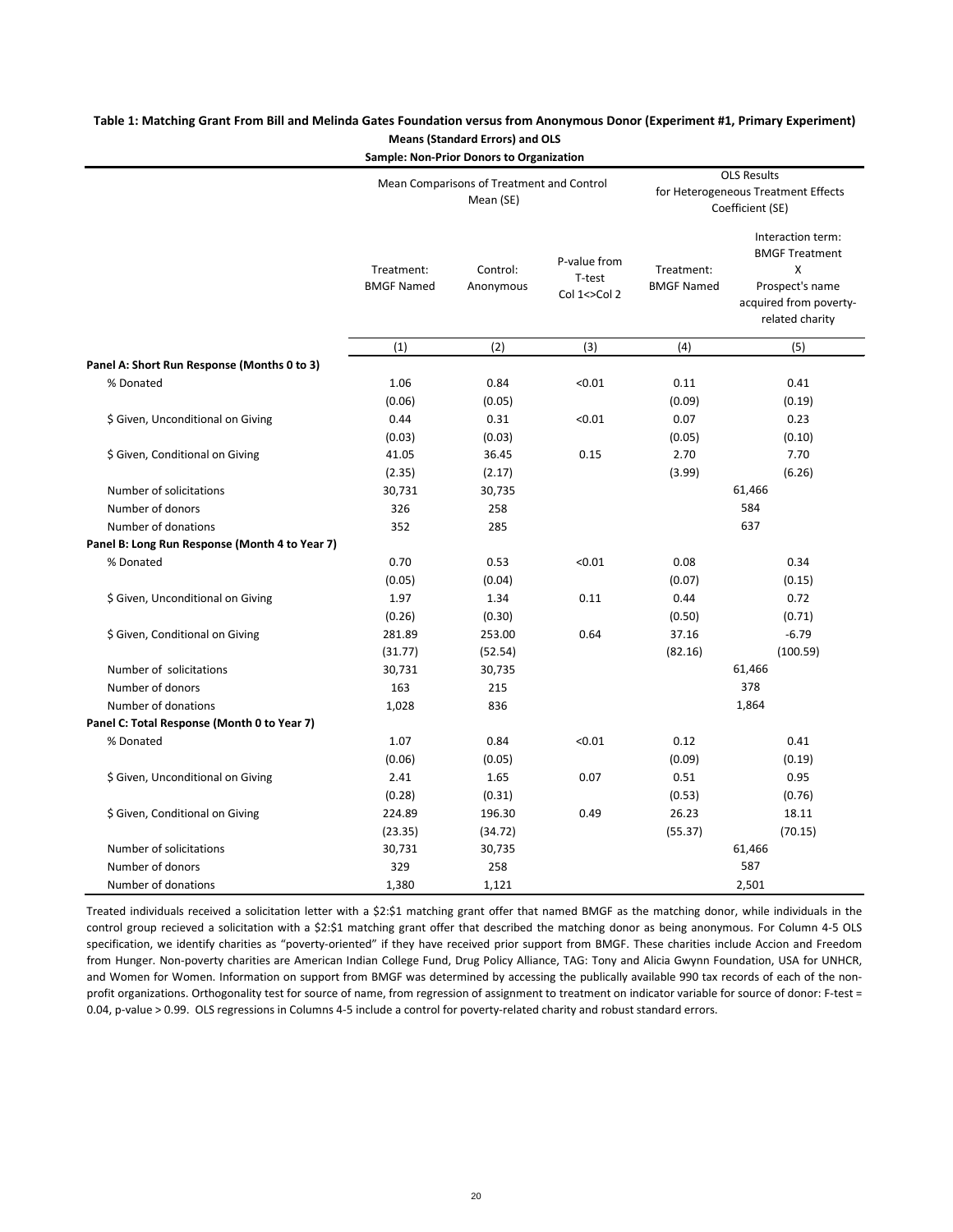# **Table 2: Correlation between Familiarity with Bill and Melinda Gates Foundation and Donation History, from CCES Survey**

|                                                       | Gave in Prior Year to Poverty Charity?<br>Mean (se) |           |                   | Gave in Prior Year to Religious Charity?<br>Mean (se) |           |                   | <b>Equality of Poverty</b><br>Charity and Religious |  |
|-------------------------------------------------------|-----------------------------------------------------|-----------|-------------------|-------------------------------------------------------|-----------|-------------------|-----------------------------------------------------|--|
|                                                       | Donor                                               | Non-Donor | <b>Difference</b> | Donor                                                 | Non-Donor | <b>Difference</b> | <b>Charity Differences</b><br>F-test (p-value)      |  |
|                                                       |                                                     | (2)       | (3)               | (4)                                                   | (5)       | (6)               | (7)                                                 |  |
| Proportion Familiar with type of causes BMGF supports | 0.43                                                | 0.28      | 0.15              | 0.33                                                  | 0.30      | 0.03              | 8.67                                                |  |
|                                                       | (0.03)                                              | (0.02)    | (0.04)            | (0.02)                                                | (0.02)    | (0.03)            | (0.01)                                              |  |
| Number of Observations                                | 209                                                 | 779       | 988               | 395                                                   | 599       | 994               | 985                                                 |  |
| Proportion with Any Impression of BMGF                | 0.66                                                | 0.54      | 0.12              | 0.61                                                  | 0.54      | 0.06              | 1.45                                                |  |
|                                                       | (0.03)                                              | (0.02)    | (0.04)            | (0.02)                                                | (0.02)    | (0.03)            | (0.23)                                              |  |
| Number of Observations                                | 208                                                 | 779       | 987               | 395                                                   | 598       | 993               | 984                                                 |  |

These data come from questions added to the Cooperative Congressional Election Study (CCES) for 1,000 observations. Column 7 reports the results from two linear probability model regressions, predicting "Familiar with type of causes that BMGF supports" and "Any Impression of BMGF", with two binary dependent variables (has given to poverty charity, and has given to religious charity). Column 7 then reports the F-test and p-value for the equality of the coefficients on the two dependent variables. "Poverty charity" refers to a charity doing work internationally on poverty. "Religious charity" refers to, for example, a church or house of worship. When asked to report their familiarity with the BMGF, respondents were given three options: (a) unfamiliar, (b) could name the causes supported by BMGF but not any organizations (n=283), and (c) could name both the causes and organizations supported by BMGF (n=25). Due to the small size of the third cell, we combined (b) and (c) here, to create a binary variable for familiarity. For the second question, respondent's impression of the BMGF, respondents who recorded an opinion (very unfavorable, unfavorable, average, favorable, or very favorable) as opposed to answering "Unknown/I have no impression" are counted as having "Any Impression of BMGF". There were between 2 and 11 missing values for different questions. Two observations were dropped because they reported 100,000,000 in donations to charity, using a digit sequence that appeared fake (e.g., 123456789). These two respondents also provided seemingly fabricated numbers for amount donated to faith-based and/or poverty-oriented charities.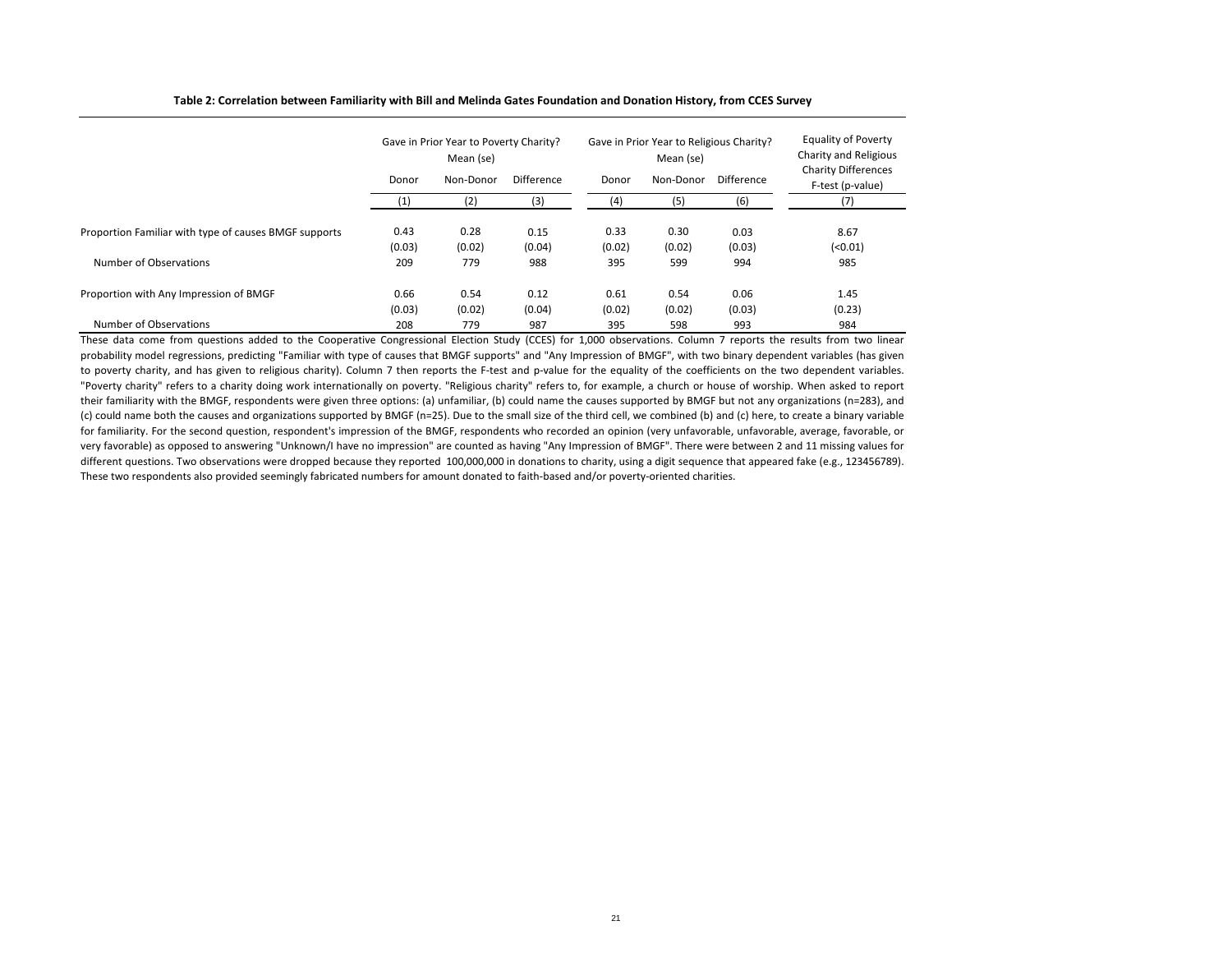|                                             |                   |          | P-value from |
|---------------------------------------------|-------------------|----------|--------------|
|                                             | Treatment:        | Control: | T-test       |
|                                             | <b>BMGF Match</b> | No Match | Col 1<>Col 2 |
|                                             | (1)               | (2)      | (3)          |
| Panel A: Short Run Response (Months 0 to 3) |                   |          |              |
| % Donated                                   | 0.86              | 0.47     | < 0.01       |
|                                             | (0.06)            | (0.04)   |              |
| \$ Given, Unconditional on Giving           | 0.28              | 0.16     | < 0.01       |
|                                             | (0.02)            | (0.02)   |              |
| \$ Given, Conditional on Giving             | 32.13             | 33.89    | 0.65         |
|                                             | (1.75)            | (3.44)   |              |
| Number of solicitations                     | 25,985            | 25,986   |              |
| Number of donors                            | 224               | 121      |              |
| Number of donations                         | 234               | 128      |              |
| Panel B: Long Run Response (Months 4 to 16) |                   |          |              |
| % Donated                                   | 0.45              | 0.23     | < 0.01       |
|                                             | (0.04)            | (0.03)   |              |
| \$ Given, Unconditional on Giving           | 0.34              | 0.10     | 0.05         |
|                                             | (0.12)            | (0.02)   |              |
| \$ Given, Conditional on Giving             | 75.18             | 45.47    | 0.28         |
|                                             | (25.85)           | (6.67)   |              |
| Number of solicitations                     | 25,985            | 25,986   |              |
| Number of donors                            | 117               | 59       |              |
| Number of donations                         | 207               | 110      |              |
| Panel C: Total Response (Months 0 to 16)    |                   |          |              |
| % Donated                                   | 0.87              | 0.47     | < 0.01       |
|                                             | (0.06)            | (0.04)   |              |
| \$ Given, Unconditional on Giving           | 0.62              | 0.26     | < 0.01       |
|                                             | (0.13)            | (0.04)   |              |
| \$ Given, Conditional on Giving             | 71.08             | 56.06    | 0.33         |
|                                             | (14.13)           | (6.47)   |              |
| Number of solicitations                     | 25,985            | 25,986   | 51,971       |
| Number of donors                            | 225               | 121      | 346          |
| Number of donations                         | 441               | 238      | 679          |

# **Table 3: Matching Grant versus No Matching Grant (Experiment #2) Means (Standard Errors) Sample: Prior Donors to Organization**

Treated individuals received a solicitation letter with information about a "limited time" \$2:\$1 BMGF matching grant, while individuals in the control group received a solicitation without information about a matching grant. P-values in Column 3 are from a two-sample t-test with unequal variances.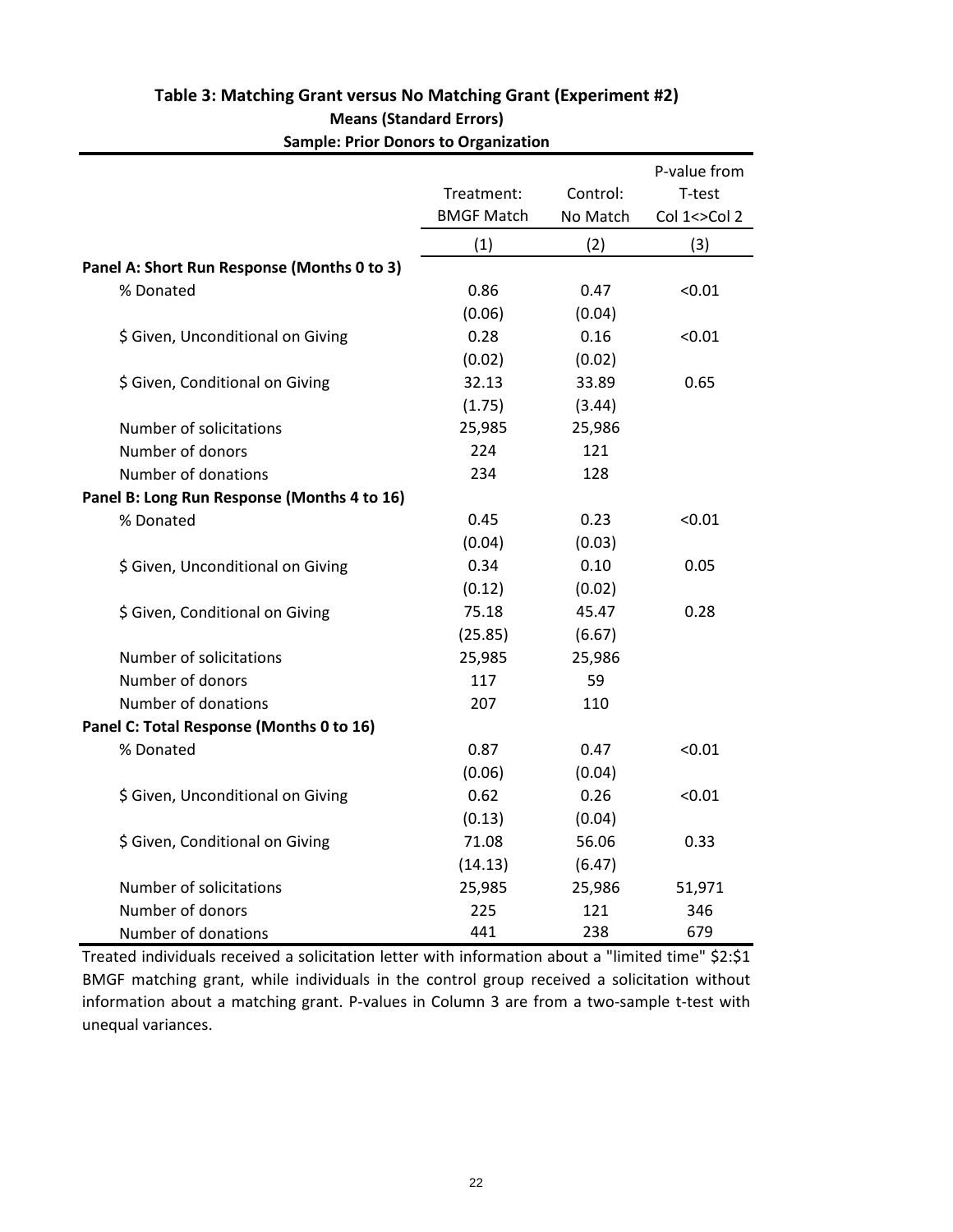|                                                                              | <b>OLS</b>         |                    |                             |                             |                    |                    |                             |                             |
|------------------------------------------------------------------------------|--------------------|--------------------|-----------------------------|-----------------------------|--------------------|--------------------|-----------------------------|-----------------------------|
|                                                                              | Quality<br>$(1-5)$ | Quality<br>$(1-5)$ | High<br>Quality<br>(Binary) | High<br>Quality<br>(Binary) | Quality<br>$(1-5)$ | Quality<br>$(1-5)$ | High<br>Quality<br>(Binary) | High<br>Quality<br>(Binary) |
| BMGF identified as large donor to TechnoServe (1)                            | 0.02               | 0.02               | 0.07                        | 0.07                        |                    |                    |                             |                             |
|                                                                              | (0.09)             | (0.09)             | (0.04)                      | (0.04)                      |                    |                    |                             |                             |
| Anonymous donor identified as large donor to TechnoServe (2)                 | $-0.01$            | 0.01               | $-0.01$                     | 0.00                        |                    |                    |                             |                             |
|                                                                              | (0.08)             | (0.08)             | (0.04)                      | (0.04)                      |                    |                    |                             |                             |
| BMGF identified as large donor, no mention of due diligence (3)              |                    |                    |                             |                             | 0.12               | 0.11               | 0.09                        | 0.09                        |
|                                                                              |                    |                    |                             |                             | (0.10)             | (0.10)             | (0.05)                      | (0.05)                      |
| BMGF identified as large donor, with mention of due diligence (4)            |                    |                    |                             |                             | $-0.07$            | $-0.08$            | 0.06                        | 0.06                        |
|                                                                              |                    |                    |                             |                             | (0.11)             | (0.11)             | (0.05)                      | (0.05)                      |
| Anonymous identified as large donor, no mention of due diligence (5)         |                    |                    |                             |                             | $-0.06$            | $-0.05$            | $-0.01$                     | $-0.01$                     |
|                                                                              |                    |                    |                             |                             | (0.09)             | (0.09)             | (0.04)                      | (0.04)                      |
| Anonymous identified as large donor, with mention of due diligence (6)       |                    |                    |                             |                             | 0.04               | 0.08               | $-0.01$                     | 0.01                        |
|                                                                              |                    |                    |                             |                             | (0.09)             | (0.10)             | (0.05)                      | (0.05)                      |
| p-value BMGF = Anonymous $(1)=(2)$                                           | 0.64               | 0.89               | 0.01                        | 0.02                        |                    |                    |                             |                             |
| p-value BMGF without due diligence = Anonymous without due diligence (3)=(5) |                    |                    |                             |                             | 0.10               | 0.11               | 0.04                        | 0.04                        |
| p-value BMGF with due diligence = Anonymous with due diligence $(4)=(6)$     |                    |                    |                             |                             | 0.30               | 0.15               | 0.15                        | 0.28                        |
| Control variables included                                                   | Yes                | <b>No</b>          | Yes                         | No                          | Yes                | No                 | Yes                         | No                          |
| Control group mean                                                           | 3.04               | 3.04               | 0.27                        | 0.27                        | 3.04               | 3.04               | 0.27                        | 0.27                        |
| Control group standard deviation                                             | (0.94)             | (0.94)             | (0.45)                      | (0.45)                      | (0.94)             | (0.94)             | (0.45)                      | (0.45)                      |
| Number of observations                                                       | 959                | 959                | 976                         | 976                         | 959                | 959                | 976                         | 976                         |

These data come via NORC at the University of Chicago. The NORC survey utilizes the nationally representative AmeriSpeak Panel. The primary sampling frame for AmeriSpeak is the 2010 NORC National Frame, a multistage probability sample that fully represents the U.S. household population. Participants were recruited to the panel via U.S. mail notifications, telephone interviews and in-person field interviews. The panel supports mixed mode data collection, with some respondents answering via web and some via phone. (AmeriSpeak Technical Overview 2020). Respondents saw our survey in addition to seven others on topics ranging from COVID-19 to the gig economy. The order in which surveys were presented to participants was randomized. The mean age of our sample was 55.2, 40.8% were male, and the mean income was \$75,399 (standard deviation = \$51,510). The survey question reported here is as follows: "Based on the information you've been provided, how would you rate the likely quality of TechnoServe as a charity? (1 - Poor, 2 - Fair, 3 - Good, 4 - Very Good, 5 - Excellent)." For binary transformation, =1 when response was 4 or 5. Control variables include age, gender, race/ethnicity, education, marital status, employment status, income, and survey mode. Robust standard errors are used.

**Table 4: Survey Experiment Results on Effect of BMGF Lead Donation on Perceived Quality of Technoserve (Experiment #3), from NORC AmeriSpeak Panel**